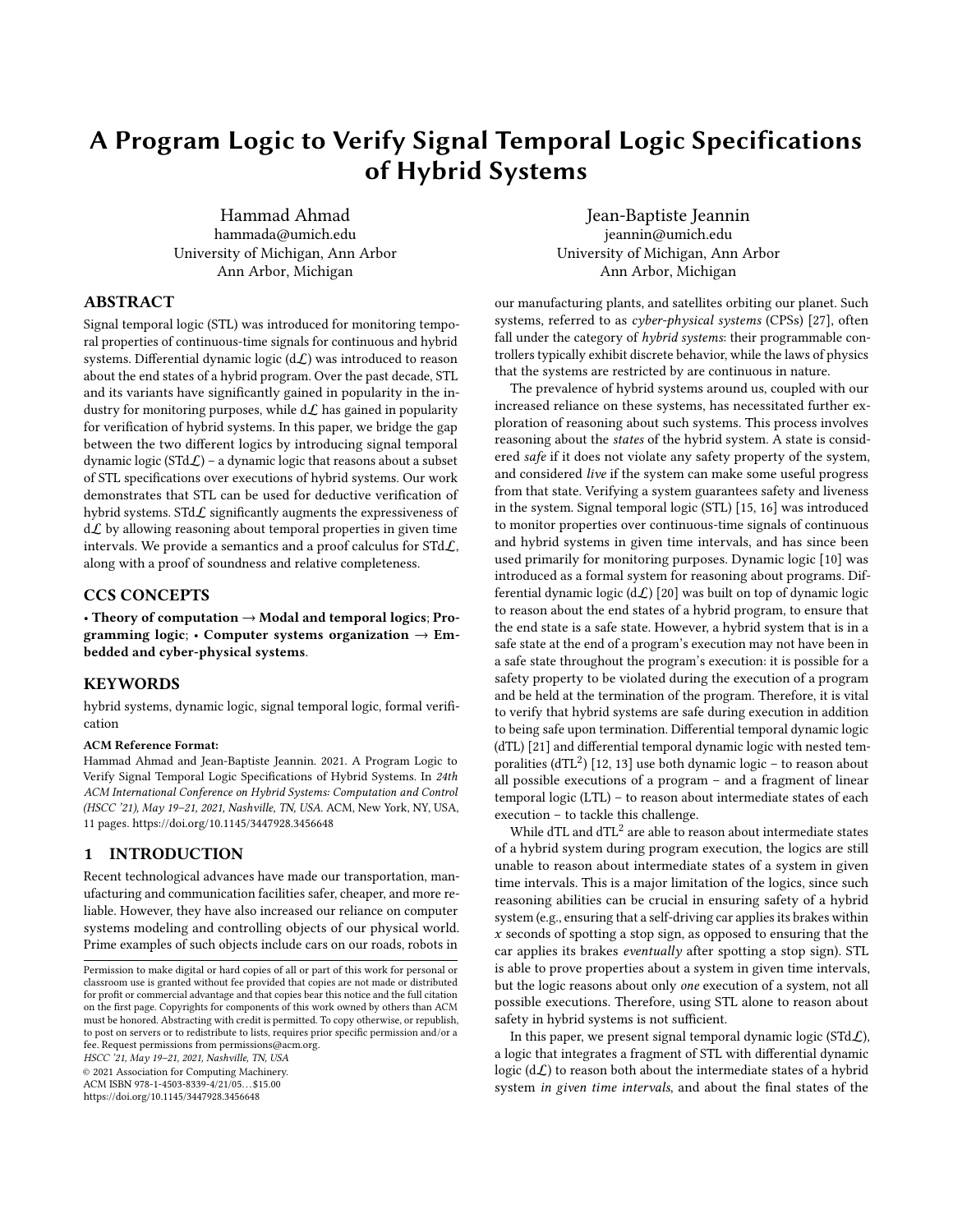system. This reasoning is enabled by our use of STL, which natively supports formulas of the form  $\Box_{[a,b]} \phi$  (i.e., for all times between  $t + a$  and  $t + b$ , where  $t$  is the current time, the property  $\phi$  is true) and  $\Diamond$ <sub>[a,b]</sub> $\phi$  (i.e., there exists a time between  $t + a$  and  $t + b$  such that the property  $\phi$  is true), but has historically been used mainly for monitoring purposes. We show that STL can be used for full deductive reasoning of hybrid systems.

The main contributions of this work are as follows:

- We introduce  $STd\mathcal{L}$  a logic that reasons about STL formulas for the first time in the context of  $d\mathcal{L}$ , bringing together results from two different communities with little overlap into a common framework.
- We introduce a notion of timing hybrid programs to bridge the gap between  $d\mathcal{L}$  and STL for verification purposes.
- We provide a semantics for STd $\mathcal L$  and sound proof calculus for the logic, along with a proof of soundness and relative completeness.

The rest of the paper is organized as follows. Section [2](#page-1-0) motivates  $STdL$  by introducing a running example of a use-case from the industry highlighting the power of the logic. Section [3](#page-1-1) introduces the syntax and semantics of  $STdL$ . Section [4](#page-4-0) motivates the concept of normalization of trace formulas in  $STdL$  and presents the proof system of STdL. Section [5](#page-9-0) discusses future directions for STdL. Section [6](#page-9-1) outlines some related work, and Section [7](#page-9-2) parts with concluding thoughts.

### <span id="page-1-0"></span>2 MOTIVATION AND RUNNING EXAMPLE

Throughout this paper, we use a simplified example of a use-case for  $STdL$  inspired by industry. As we note in Section [1,](#page-0-0) a major limitation of the program logics preceding  $STd\mathcal{L}$  is their inability to reason about temporal properties in specified time intervals. Such reasoning abilities can be crucial in verifying a hybrid system. While STL is able to handle formulas specifying properties in given time intervals, the logic is only able to prove properties about one execution of a hybrid system, and not all possible executions; we need to be able to reason about every execution of a hybrid system to be able to claim with certainty correctness of the system. As such, none of differential dynamic logic  $d\mathcal{L}$ , differential temporal dynamic logics dTL or dTL<sup>2</sup>, or signal temporal logic STL – or other variants of these logics – alone is sufficient to reason about safety and liveness in hybrid systems.

To see why, let us examine a simplified version of traction assist from the automobile industry. Consider a car with some accelerator input and braking force cruising on the road. The car has a signal that streams a binary value corresponding to whether or not the car's sensors detect that the car is skidding or losing traction, and a boolean flag corresponding to whether or not the vehicle's traction control is engaged. For simplicity, assume the accelerator input can have a positive or negative value corresponding to acceleration and deceleration respectively, or a value of zero corresponding to no acceleration. Assume further that the braking force is a non-negative integer. Let the wheel rotation of the car's wheels evolve according to some differential equation. The car has a safety property requiring that in the event that the car is skidding, a vehicle traction assist program executes to help gain traction again and slow down the wheel spin to stop the skidding, following which the car can

accelerate again. According to the safety property, after running the traction assist program, the car's traction control should turn on and within 1 to 5 seconds, the car's wheel rotation should fall to under some threshold value (to help regain control).

As we introduce key concepts in the following sections, we also present the differential equation, the hybrid program, and the safety property for the car in STd $\mathcal{L}$ . We present a proof sketch of the safety property using the STd $\mathcal L$  calculus. We note that safety properties of this class (i.e., containing temporal references for specified time intervals) are expressible directly in  $STd\mathcal{L}$  (but, to the best of our knowledge and in the context of a program logic, not in any other logic preceding  $STdL$ ), and remain crucial in verifying correctness of hybrid systems.

# <span id="page-1-1"></span>3 SIGNAL TEMPORAL DYNAMIC LOGIC

This section formally defines the syntax and semantics of hybrid programs and state and trace formulas in STdL. We take special care to ensure that STd $\mathcal{L}$  is a conservative extension of d $\mathcal{L}$ , i.e. the non-temporal aspects of the state semantics for  $\text{STd}\mathcal{L}$  are equivalent to the non-temporal transition semantics of  $d\mathcal{L}$  (Definition 5 in [\[20\]](#page-10-5)).

### 3.1 Hybrid Programs

We use hybrid programs to model hybrid systems in our work. A hybrid program  $\alpha$ ,  $\beta$  could be a discrete assignment ( $x := \theta$ ), a test  $(?\chi)$ , an ordinary differential equation  $(x' = \theta \& \chi)$ , a nondeterministic choice ( $\alpha \cup \beta$ ), a sequential composition ( $\alpha$ ;  $\beta$ ), or a non-deterministic finite repetition  $(\alpha^*)$ . As in  $d\mathcal{L}$ , a term  $\theta$  can be any polynomial with a rational coefficient, and a condition  $\chi$  can be any first-order formula of real arithmetic.

The syntax of hybrid programs can be summarized as:

$$
\alpha, \beta ::= x := \theta \mid ?\chi \mid x' = \theta \& \chi \mid \alpha \cup \beta \mid \alpha; \beta \mid \alpha^*
$$

For the semantics of hybrid programs in  $STdL$ , the set of states Sta is the set of functions from variables to  $\mathbb R$ . A special state  $\Lambda \notin$ Sta denotes a failure state for the hybrid system. The trace semantics of a hybrid program  $\alpha$  assign a set of traces  $\llbracket \alpha \rrbracket$  to the program. For  $v \in Stab \cup \{\Lambda\}$ , we express the function  $\sigma : [0, 0] \to \{v\}$ ,  $0 \mapsto v$  using  $\hat{v}$ , and  $\hat{v}$  is defined only on the singleton interval [0,0].<sup>[1](#page-1-2)</sup> A trace, then, is a non-empty, finite sequence  $\sigma = (\sigma_0, \sigma_1, \ldots, \sigma_n)$  of subtraces  $\sigma_i$ . For  $0 \le i < n$ , the piece  $\sigma_i$  is a function  $\sigma_i : [r_{i-1}, r_i] \rightarrow Sta$ , with the convention  $r_{-1} = 0$ , where  $r_i - r_{i-1}$  is the duration of this step and  $r_i \ge r_{i-1}$ . Where  $i = n$ ,  $\sigma_n$  can be defined as:

- $\sigma_n$  : [ $r_{n-1}, r_n$ ] → Sta, in which case we refer to  $\sigma$  as a terminating trace;
- $\sigma_n$ : [ $r_{n-1}$ , +∞) → Sta, in which case we refer to σ as an infinite trace;
- $\sigma_n : [r_{n-1}, r_{n-1}] \rightarrow {\{\Lambda\}}$  with  $\sigma(r_{n-1}) = \Lambda$ , for  $n \ge 1$ , in which case we refer  $\sigma$  as an *error* trace.  $n \geq 1$  ensures that  $(\hat{\Lambda})$  is not considered as a trace.

For a trace  $\sigma = (\sigma_0, \ldots, \sigma_n)$ , we define a *position* of  $\sigma$  as a pair  $(i, t)$ such that  $0 \le i < n$  and t is in the domain of definition of  $\sigma_i$ . We write  $\sigma_i(t)$  to refer to the state of  $\sigma$  at  $(i, t)$ , i.e.  $\sigma(i, t) = \sigma_i(t)$ , and

<span id="page-1-2"></span> $^1\rm{We}$  often informally refer to a trace defined on a singleton interval  $\{i\},$ e.g.  $(\hat{v}),$  as a trace that executes in zero time.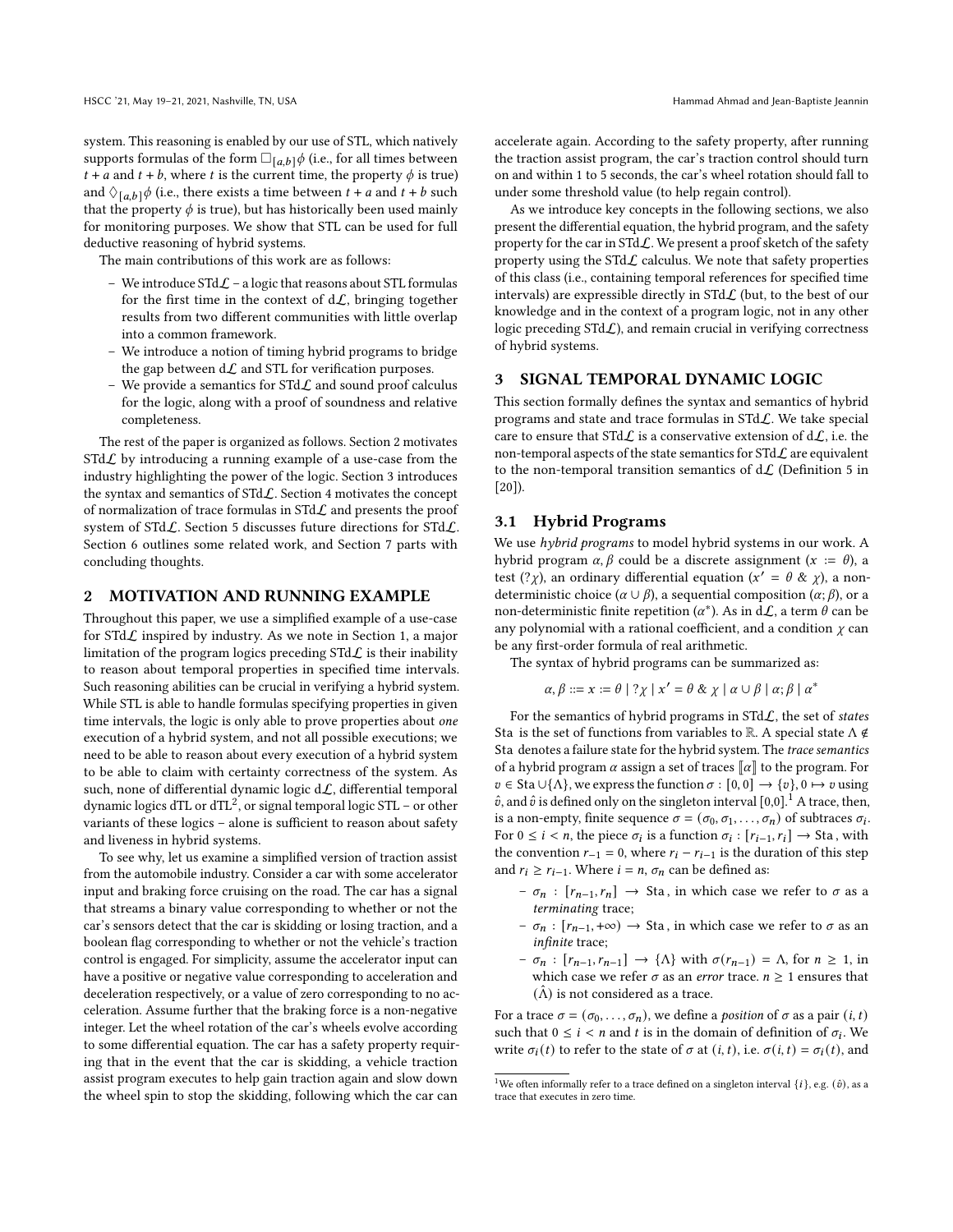define the domain of  $\sigma$  as:

$$
\text{dom}(\sigma) = \bigcup_{i=0}^{n} \left( \bigcup_{t \in \text{dom}(\sigma_i)} (i, t) \right)
$$

We can now define the lengths of traces of hybrid programs.

Definition 3.1 (Length of traces of hybrid programs). The length of a trace  $\sigma = (\sigma_0, \sigma_1, \ldots, \sigma_n) \in [\![\alpha]\!]$ , denoted by  $|\sigma| \in \mathbb{R}_+ \cup \{+\infty\}$ , is defined inductively as follows:

 $- |\sigma| = r_n$  if  $\sigma_n : [r_{n-1}, r_n] \rightarrow$  Sta;

$$
- |\sigma| = +\infty \text{ if } \sigma_n : [r_{n-1}, +\infty) \to \text{Sta};
$$

$$
- |\sigma| = r_{n-1} \text{ if } \sigma_n : [r_{n-1}, r_{n-1}] \rightarrow \{\Lambda\}.
$$

The set of all traces of a hybrid program is referred to as Tra , and we collectively refer to infinite traces and error traces as nonterminating traces. For a trace  $\sigma$ , we refer to the state  $\sigma_0$  (0) as first  $\sigma$ , and we often say that " $\sigma$  starts with  $v$ " if first  $\sigma = v$ . Likewise, for a finite trace  $\sigma$ , if  $\sigma$  terminates in a non-error state, we refer to the state  $\sigma_n(r_n)$  as last  $\sigma$ ; otherwise, we refer to the state  $\Lambda$  as last  $\sigma$ . Note that for any trace  $\sigma$ , first  $\sigma$  is always well-defined, but last  $\sigma$ may not be (since infinite traces have no last state). The value of term  $\theta$  in state v is denoted by  $val(v, \theta)$ , and the valuation assigning variable x to  $r \in \mathbb{R}$  while matching with v on all other variables is denoted by  $v[x \mapsto r]$ . If a state v satisfies some condition  $\gamma$ , we write  $v \models \chi$ ; if v does not satisfy condition  $\chi$ , we write  $v \not\models \chi$ . Finally, given a trace  $\sigma$  and an  $x \in \mathbb{R}$ , we use the notation dom $(\sigma) \oplus x$  to denote the domain of  $\sigma$  shifted by a value of +x. For example, if  $dom(\sigma) = [a, b]$ , then  $dom(\sigma) \oplus x = [a + x, b + x]$ .

Definition 3.2 (Trace semantics of hybrid programs). The trace semantics  $\llbracket \alpha \rrbracket$  of a hybrid program  $\alpha$  is defined as follows:

- $\Vert x := \theta \Vert = \{(\hat{v}, \hat{w}) \mid w = v[x \mapsto val(v, \theta)]\};$
- $\[\mathbf{x}' = \theta \& \chi\] = \{(\sigma) : \sigma \text{ is a state flow of order 1 [20] defined} \]$  $\[\mathbf{x}' = \theta \& \chi\] = \{(\sigma) : \sigma \text{ is a state flow of order 1 [20] defined} \]$  $\[\mathbf{x}' = \theta \& \chi\] = \{(\sigma) : \sigma \text{ is a state flow of order 1 [20] defined} \]$ on [0, r] or  $[0, +\infty)$  solution of  $x' = \theta$ , and for all t in its definition domain,  $\sigma(t) \models \chi$   $\cup$   $\{(\hat{v}, \hat{\Lambda}) \mid v \nvDash \chi\};$
- [[? $\chi$ ] = {(∂) |  $v \vDash \chi$ } ∪ {(∂,  $\hat{\Lambda}$ ) |  $v \nvDash \chi$ };
- $\left[ \alpha \cup \beta \right] = \left[ \alpha \right] \cup \left[ \beta \right];$
- $\left[\alpha;\beta\right]$  = { $\sigma \circ \rho$  |  $\sigma \in \left[\alpha\right], \rho \in \left[\beta\right]$  when  $\sigma \circ \rho$  is defined}, where the composition  $\sigma \circ \rho$  of  $\sigma = (\sigma_0, \ldots, \sigma_n)$  and  $\rho =$  $(\rho_0, \ldots, \rho_m)$  is
	- $\sigma = \sigma \circ \rho = (\sigma_0, \ldots, \sigma_n, \bar{\rho}_0, \ldots, \bar{\rho}_m)$  if  $\sigma$  terminates and last  $\sigma =$ first  $\rho$ , where  $\bar{\rho} = (\bar{\rho}_0, \dots, \bar{\rho}_m)$  is a trace with dom $(\bar{\rho})$  =  $dom(\rho) \oplus |\sigma|$  and for each  $i \in \{0 \dots m\}$ , for each  $t \in$ dom $(\rho_i)$ ,  $\bar{\rho}_i(t) = \rho_i(t - |\sigma|)^2$  $\bar{\rho}_i(t) = \rho_i(t - |\sigma|)^2$
	- $\sigma$  if  $\sigma$  does not terminate.
	- undefined otherwise;
- $\begin{bmatrix} \alpha^* \end{bmatrix} = \bigcup_{n \in \mathbb{N}} [\alpha^n]$ , where  $\alpha^0$  is defined as ?true,  $\alpha^1$  is defined as  $\alpha$ , and  $\alpha^{n+1}$  is defined as  $\alpha^n$ ;  $\alpha$  for  $n \ge 1$ .

These semantics for hybrid programs are adopted from  $dTL^2$  [\[12\]](#page-10-7). As in  $dTL^2$ , an important property of the trace semantics of hybrid programs is that for any hybrid program  $\alpha$  and state  $v$ , there always exists a trace  $\sigma \in \llbracket \alpha \rrbracket$  such that first  $\sigma = v$  (even if  $\sigma$  is an error trace). A key difference between the semantics of  $dTL^2$  and our work is that for a trace  $\sigma = (\sigma_0, \ldots, \sigma_n)$ , while the former define the domain of each  $\sigma_i$  from 0 to  $r_i$ , we define the domain of each  $\sigma_i$ from  $r_{i-1}$  to  $r_i$ , to enable easier reasoning about temporal formulas

in given time intervals. As such, our semantics for the composition  $\sigma \circ \rho$  between traces  $\sigma$  and  $\rho$  requires trace  $\rho$  to be shifted in time by a value of  $+|\sigma|$ .

3.1.1 Running Example: Traction Assist in Cars. Having introduced the semantics of hybrid programs in  $\text{STd}\mathcal{L}$ , we now formally specify a simplified version of the differential equation cruise that varies the car's wheel rotation  $\rho$ . For  $\omega$  the acceleration of the car,  $\varphi$  the braking force applied to each of the car's wheels, and some positive constants  $k$  and  $j$ , we have

cruise(
$$
\omega
$$
,  $\varphi$ ) ::=  $\omega \times k - \varphi \times j$ 

Note that in practice, each of the car's wheels could have a different wheel rotation and braking force. For the sake of simplicity, and to avoid presenting four separate proofs for this example, we assume that each wheel has the same rotation and braking force.

A very simple version of the hybrid program traction\_assist can then take the form

$$
traction\_assist ::= (?(no\_traction); \qquad (1)
$$

$$
traction\_control := 1; \tag{2}
$$

$$
\omega := -1; \ \varphi := 10; \ \rho' = \text{cruise}(\omega, \varphi)); \quad (3)
$$

where the signal no\_traction is a binary value of true or false corresponding to whether or not the car's sensors detect that the car is losing traction and the Boolean flag traction\_control keeps track of whether or not the vehicle's traction control is engaged.<sup>[3](#page-2-1)</sup>

Several properties of hybrid programs are present in the program traction\_assist. (1) denotes a test to check whether the car has lost traction; (2) represents an assignment statement setting traction\_control to on; and (3) shows an evolving ordinary differential equation that changes the wheel rotation of the car. The sequential composition operator joins the individual statements together to form a single hybrid program.

## 3.2 State and Trace Formulas

State and trace formulas are used to reason about hybrid programs. A state formula is used to express properties about a state, whereas a trace formula is used to express properties about a trace. The syntax of state and trace formulas in STd $\mathcal L$  can then be summarized as:

$$
\phi, \psi ::= \theta_1 \ge \theta_2 \mid \neg \phi \mid \phi \land \psi \mid \forall x. \phi \mid [\alpha] \pi
$$

$$
\pi ::= \phi \mid \neg \pi \mid \Box_{[a,b]} \phi
$$

$$
a, b ::= \theta \mid \max(\theta_1, \theta_2) \mid \min(\theta_1, \theta_2) \mid a + b \mid a - b
$$

A state formula  $\phi$  or  $\psi$  could express a comparison of two terms  $(\theta_1 \ge \theta_2)$ , a negation of a state formula  $(\neg \phi)$ , a conjunction of two state formulas ( $\phi \land \psi$ ), a universally quantified ( $\forall x.\phi$ ) state formula over a variable  $x \in \mathbb{R}$ , or a program necessity ( $\lceil \alpha \rceil \pi$ ) indicating that all traces of program  $\alpha$  starting from the current state satisfy  $\pi$ . For a disjunction of two state formulas ( $\phi \lor \psi$ ), we define as an abbreviation  $\phi \lor \psi \equiv \neg(\phi \land \psi)$ ; for an existentially quantified  $(\exists x.\phi)$  over a variable  $x \in \mathbb{R}$ , we define  $\exists x.\phi \equiv \neg \forall x.\neg \phi$ ; and for a program possibility ( $\langle \alpha \rangle \pi$ ) over a trace formula  $\pi$  indicating that there exists a trace of program  $\alpha$  starting from the current state that satisfies  $\pi$ , we define  $\langle \alpha \rangle \pi \equiv \neg[\alpha] \neg \pi$ .

<span id="page-2-0"></span><sup>&</sup>lt;sup>2</sup>Informally,  $\bar{\rho}$  is merely the trace  $\rho$  shifted to the right by a value of + | $\sigma$ |.

<span id="page-2-1"></span> $^3$  The variable  $\varphi$  is set to an arbitrary non-negative integer for the purposes of this example.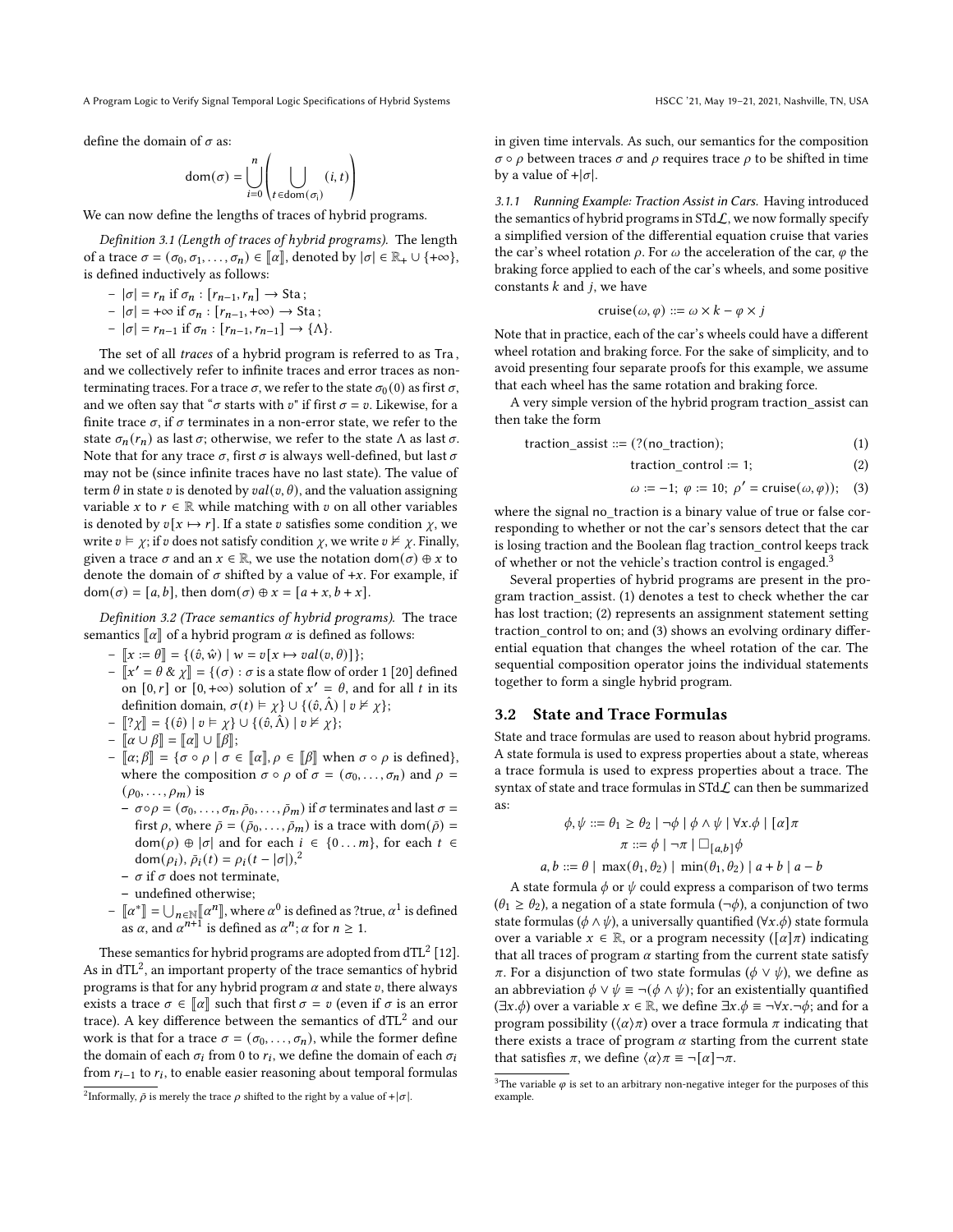A trace formula  $\pi$  can express a state formula ( $\phi$ ), a negation of a trace formula ( $\neg \pi$ ), or a temporal necessity ( $\square_{[a,b]} \phi$ ) indicating that given the current time  $t$ , every trace starting in the current state satisfies  $\phi$  from time  $t + a$  and  $t + b$ . A temporal possibility ( $\Diamond$ <sub>[a,b]</sub> $\phi$ ) indicating that every trace starting in the current state satisfies  $\phi$ at some point between time  $t + a$  and time  $t + b$  is defined as the abbreviation  $\Diamond_{[a,b]}\phi \equiv \neg \Box_{[a,b]} \neg \phi$ . For time intervals of the form  $[a, b]$ , a and b are terms in the hybrid program evaluated in the first state of a trace (which is always well-defined, see Definition [3.5\)](#page-3-0), or the min or max of two terms in the hybrid program. We allow for  $a$  and  $b$  to be terms in the hybrid program, and not mere constants, since we need to allow for a program variable to appear as the lower or upper bound of an interval  $[a, b]$  (see Section [3.5,](#page-3-1) where the timing variable  $q$  is introduced to appear inside the temporal intervals of an  $STd\mathcal{L}$  formula for interval shifting).

## 3.3 Length of Traces and Trace Formulas

Previous works supporting temporal operators within the context of  $d\mathcal{L}$  did not need to reason about the length of a trace or a trace formula, due to their use of linear temporal logic operators that do not support reasoning about formulas in time intervals. However, since  $STdL$  involves verifying a trace over specified time intervals, we need to incorporate reasoning about lengths of traces and trace formulas to determine the satisfaction of formulas over traces of hybrid programs. More specifically, we require that for a hybrid program  $\alpha$ , a trace  $\sigma \in \llbracket \alpha \rrbracket$  be sufficiently long to determine the satisfaction of the program necessities and possibilities. This requirement is inspired by that of STL with respect to signal lengths [\[15,](#page-10-2) [16\]](#page-10-3), and is similarly justified for  $STd\mathcal{L}$  since it is intuitively nonsensical to verify the satisfaction of a trace formula of length  $\varphi$  against a trace of length  $\varphi_0 < \varphi$ .

Definition 3.3 (Minimum length of trace formulas). The necessary length associated with trace formula  $\pi$ , written as  $||\pi||$ , to determine the satisfaction of a program necessity or possibility is defined inductively as follows:

$$
\|\phi\| = 0
$$

$$
\|\neg \pi\| = \|\pi\|
$$

$$
\|\Box_{[a,b]}\phi\| = b
$$

# 3.4 Satisfaction of State and Trace Formulas

The satisfaction of state and trace formulas in  $STdL$  is defined as follows:

<span id="page-3-2"></span>Definition 3.4 (Satisfaction of state formulas). For a state formula  $\phi$  and state  $v \in$  Sta, we say  $v \vDash \phi$  if  $v$  satisfies  $\phi$ . Satisfaction of state formulas with respect to state  $v$  is then defined inductively as follows:

- $-v \vDash \theta_1 \ge \theta_2$  if and only if  $val(v, \theta_1) \ge val(v, \theta_2);$
- $v \vDash \neg \phi$  if and only if  $v \nvDash \phi$ ;
- $v \vDash \phi \land \psi$  if and only if  $v \vDash \phi$  and  $v \vDash \psi$ ;
- $v \vDash \forall x.\phi$  if and only if  $v[x \mapsto d] \vDash \phi$  for all  $d \in \mathbb{R}$ ;
- For  $\phi$  a state formula,  $v \vDash [\alpha]\phi$  if and only if for every trace  $\sigma \in \llbracket \alpha \rrbracket$  such that first  $\sigma = v$ , if  $\sigma$  terminates, then last  $\sigma \models \phi$ ;
- For  $\pi$  a trace formula,  $v \vDash [\alpha] \pi$  if and only if for every trace  $\sigma \in \llbracket \alpha \rrbracket$  such that first  $\sigma = v$ , if  $|\sigma| \geq val(\text{first } \sigma, \llbracket \pi \rrbracket)$ , then

we also have that  $\sigma \models \pi$ ; notably, there is no requirement on traces  $\sigma$  that do not have the minimum length, i.e., for which  $|\sigma| < \nu a l$  (first  $\sigma, ||\pi||$ ).

We discuss alternative choices for semantics of program necessities and possibilities with respect to the length of a trace formula  $\pi$ , and justify the intuition behind our choice, in an extended technical report [\[1\]](#page-10-9).

<span id="page-3-0"></span>Definition 3.5 (Satisfaction of trace formulas). For a trace formula  $\pi$  and trace  $\sigma = (\sigma_0, \ldots, \sigma_n) \in \text{Tra}$ , we say  $(\sigma, (i, t)) \models \pi$  if  $\sigma$ satisfies  $\pi$  starting from subtrace  $\sigma_i$  at time t. We use  $\sigma \models \pi$  to say that  $(\sigma, (0, 0)) \models \pi$ . Satisfaction of trace formulas with respect to a trace  $\sigma$  is then defined inductively as follows:

- For  $\phi$  a state formula,  $(\sigma, (i, t)) \models \phi$  if and only if  $|\sigma| \geq t$  and  $\sigma_i(t) \models \phi;$
- $(\sigma, (i, t)) \models \neg \pi$  if and only if  $(\sigma, (i, t)) \not\vDash \pi$ ;
- (σ, (*i*, *t*)) ⊨  $□$ <sub>[*a*,*b*] $\phi$  if and only if for every</sub>  $t' \in [t+val(\text{first }\sigma, a), t+val(\text{first }\sigma, b)]$  and for every *i* such that  $(i, t') \in \text{dom}(\sigma)$ , it follows that  $(\sigma, (i, t')) \models \phi$ .

Given a trace  $\sigma$  and an interval [a, b] such that val(first  $\sigma$ , b) <  $val(first \sigma, a)$ , we define the interval to be an empty set. As such, formulas such as  $\Box_{[a,b]} \phi$  and  $\Diamond_{[a,b]} \phi$  are defined to be trivially true and trivially false respectively over this empty interval. This choice deviates from the norm set by STL: formulas like  $\Box_{[a,b]}\phi$  and  $\Diamond_{[a,b]} \phi$  in STL require that for constants *a* and *b*, we have  $a \ge 0$  and  $b \ge a$ . This requirement is more difficult to impose in STd $\mathcal{L}$ , since time interval shifting due to sequential composition (see Section [3.5\)](#page-3-1) could result in a formula where  $val(first \sigma, b) < val(first \sigma, a)$ , and we need the semantics of  $STd\mathcal{L}$  to handle such cases appropriately. In the rest of the paper, given a trace  $\sigma$  and an interval [a, b], we refer to val(first  $\sigma$ , a) and val(first  $\sigma$ , b) as simply a and b respectively for easier readability.

# <span id="page-3-1"></span>3.5 Timing Hybrid Programs

A major technical difficulty arising from our integration of STL with  $d\mathcal{L}$  is the fact that we now need to reason about not only the time intervals where a certain temporal property holds, but also about how the length of a trace of a hybrid program affects the time intervals under consideration. This problem surfaces immediately for the sequential composition of two programs  $\alpha$  and  $\beta$ , but is in fact a general challenge with the integration of continuous traces from  $d\mathcal{L}$  and temporal operators from STL.

Let us consider a trace  $\sigma = \sigma_{\alpha} \circ \sigma_{\beta} \in [\alpha; \beta]$  such that  $\sigma_{\alpha} \in$  $\lceil \alpha \rceil$  terminates at time *c*, following which  $\sigma_\beta$  ∈  $\lceil \beta \rceil$  begins. For simplicity, let us also assume that  $a < c < b$  in determining the satisfiability of  $\Box_{[a,b]} \psi$  by  $\sigma$ . Note that  $\sigma \models \Box_{[a,b]} \psi$  if and only if  $\sigma_{\alpha} \models \Box_{[a,c]} \psi$  and  $\sigma_{\beta} \models \Box_{[0,b-c]} \psi$ . Intuitively, this means that  $\alpha$  runs first *until time c* and  $\sigma_{\alpha}$  satisfies  $\psi$  from time  $t + a$  to time  $t + c$  (where t is the current time), following which  $\beta$  runs and  $\sigma_{\beta}$  satisfies  $\psi$  from the time it starts to the time  $t + (b - c)$  (due to a shifting of the time interval, since part of the interval  $[a, b]$ was already satisfied by  $\sigma_{\alpha}$ ). A key property that this rule relies on is the termination of program  $\alpha$  at time  $c$ . The value of  $c$  is not known by a programmer in advance (since a program can have nondeterministic properties), although a programmer could annotate the code to enforce the termination of a program at a certain time. A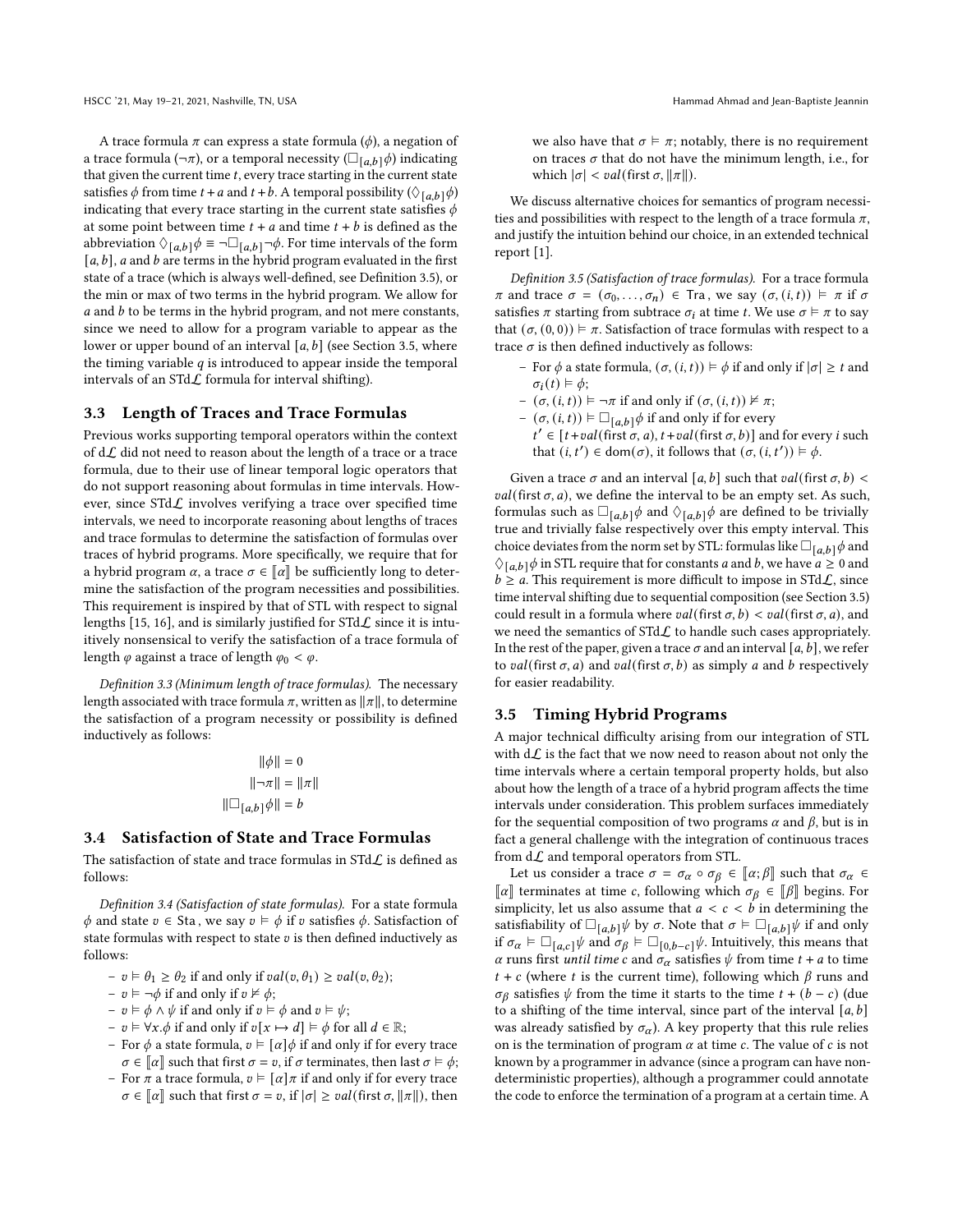more elegant solution, however, is to measure the time it takes for a program  $\alpha$  to run, and use the measured value for the time offset for any subsequent temporal operators that may need interval shifting.

<span id="page-4-2"></span>Definition 3.6 (Timing of hybrid programs). Given hybrid programs  $\alpha$  and  $\beta$ , and a variable q fresh in  $\alpha$  and  $\beta$ , the timing of hybrid programs is defined inductively as follows:

$$
-time(x := \theta, q) \triangleq x := \theta
$$

$$
- \, time(x' = \theta \, \& \chi, q) \triangleq \{x' = \theta, q' = 1 \, \& \chi\}
$$

- $time(?χ,q) ≝ ?χ$
- $time(α ∪ β, q) \triangleq time(α, q) ∪ time(β, q)$
- $-$  time $(\alpha; \beta, q) \triangleq$  time $(\alpha, q)$ ; time $(\beta, q)$
- $-$  time $(\alpha^*, q) \triangleq (time(\alpha, q))^*$

The time taken  $q$  by a hybrid program  $\alpha$  is then given by the program:

$$
timed(\alpha, q) \equiv q := 0; \, time(\alpha, q)
$$

Recall that a trace  $\sigma$  is a function that maps a pair  $(i, t)$  to a state  $v \in$  Sta, whereas a state  $v$  is a function from the set of variables Var to  $\mathbb R.$  For  $\sigma_\alpha \in [\![\alpha]\!]$  , we write  $\sigma_\alpha|_S$  to refer to  $\sigma$  restricted to variables in the set  $S \subseteq \text{Var}$ . Mathematically,  $\sigma_{\alpha}|_S : (\mathbb{R} \times \mathbb{N}) \to S \to \mathbb{R}$ , where  $(i, t) \mapsto \sigma_\alpha(i, t)|_S$ . We can then define an equality between timed and untimed hybrid programs as follows:

<span id="page-4-1"></span>LEMMA 3.7 (EQUALITY OF TIMED AND UNTIMED HYBRID PRO-GRAMS). Given a hybrid program  $\alpha$ , the following set equality always holds:

$$
\{\sigma_{\alpha}\}_{\forall \alpha \vdash \{q\}} : \sigma_{\alpha} \in [\![\alpha]\!] \} =
$$

$$
\{\sigma_{timed(\alpha,q)}\}_{\forall \alpha \vdash \{q\}} : \sigma_{timed(\alpha,q)} \in [\![\mathit{timed}(\alpha,q)]\!] \}
$$

PROOF. The proof of Lemma [3.7](#page-4-1) is true by Definition [3.6,](#page-4-2) keeping in mind the fact that q is fresh in  $\mathit{timed}(a, q)$ .

Intuitively, Lemma [3.7](#page-4-1) expresses that for a trace  $\sigma_{\alpha} \in \llbracket \text{timed}(\alpha, q) \rrbracket$ there always exists a corresponding trace  $\sigma'_{\alpha} \in [\alpha]$ , and vice versa, such that  $\sigma_{\alpha}$  and  $\sigma'_{\alpha}$  are identical with respect to every variable except the fresh variable q introduced by  $timed(\alpha, q)$ . We rely on this lemma for the proof of soundness of the STd $\mathcal L$  calculus.

# <span id="page-4-0"></span>4 PROOF CALCULUS

In this section, we outline a proof calculus for  $STdL$ , and present a proof of soundness for the rules in the schemata of the proof calculus.

# <span id="page-4-4"></span>4.1 Normalization of Trace Formulas

Sequential composition of two traces is a major challenge in a calculus handling alternating program and temporal modalities. To see why, let us consider a state formula  $\langle \alpha; \beta \rangle \Box_{[a,b]} \phi$  limited to terminating traces only for simplicity. This formula states that there exists a trace  $\sigma_{\alpha} \in \llbracket \alpha \rrbracket$  followed by the trace  $\sigma_{\beta} \in \llbracket \beta \rrbracket$  such that sequential composition of the traces satisfies  $\square_{[a,b]} \phi$ . Let us assume further for simplicity that all traces  $\sigma_{\alpha} \in \llbracket \alpha \rrbracket$  terminate between time  $a$  and  $b$ . A first attempt at writing a rule for this state formula could take the form:

$$
\frac{\langle\alpha\rangle\Box_{[a,b]}\phi\wedge\langle\mathit{timed}(\alpha,q)\rangle\langle\beta\rangle\Box_{[0,b-q]}\phi}{\langle\alpha;\beta\rangle\Box_{[a,b]}\phi}
$$

Unfortunately, this rule is intuitive but not sound, since the choice of  $\sigma_{\alpha}$  and  $\sigma_{\beta}$  could be non-deterministic. The premise says that there exists a trace  $\sigma_{\alpha} \in [\![\alpha]\!]$  in which  $\Box_{[a,b]} \phi$  is true, and a trace trace  $\sigma'_\alpha \in [\![\alpha]\!]$  followed by  $\sigma_\beta$  in which  $\square_{[0,b-q]}\phi$  is true, but  $\sigma_{\alpha}$  and  $\sigma'_{\alpha}$  need not necessarily be the same trace. To capture the fact that  $\sigma_{\alpha}$  and  $\sigma_{\alpha}^{\prime}$  are indeed the same traces, we need a premise resembling:

$$
\langle timed(\alpha, q) \rangle (\Box_{[a,b]} \phi \land \langle \beta \rangle \Box_{[0,b-q]} \phi)
$$

The rule is not in the syntax of  $STd\mathcal{L}$ , since it involves a conjunction between a state formula and a trace formula. We could choose to add this conjunction to the syntax of the logic, but we would still need to reason about the meaning of this conjunction if the trace  $\sigma_{\alpha}$  is non-terminating.

To circumvent this problem cleanly, we need a conjunction operator that reasons about properties like  $\phi$  that are true at the end of a trace and properties like  $\Box_{[a,b]} \phi$  that are true during a trace. dTL<sup>2</sup> introduces a notion of normalized trace formulas to achieve the expressibility needed for sequential composition for LTL formulas within the context of hybrid systems by introducing a conjunction operator  $□$  and a disjunction operator  $□$  [\[12\]](#page-10-7). We extend STd $L$ with a similar normalization of trace formulas to reason about timebounded trace properties during the execution of a trace and state properties at the end of a trace. We augment the syntax of state formulas to accept normalized trace formulas, and define the syntax of a normalized trace formula  $\xi$  as:

$$
\phi, \psi ::= \dots \mid [\alpha] \xi \mid \langle \alpha \rangle \xi
$$
  

$$
\xi ::= \phi \sqcap \Box_{[a,b]} \psi \mid \phi \sqcup \Diamond_{[a,b]} \psi
$$

<span id="page-4-3"></span>Definition 4.1 (Semantics of normalized trace formulas). For a normalized trace formula  $\xi$  and trace  $\sigma = (\sigma_0, \ldots, \sigma_n) \in \text{Tra }$ , we say  $(\sigma, (i, t)) \models \xi$  if  $\sigma$  satisfies  $\xi$  starting from subtrace  $\sigma_i$  at time t. We say that  $\sigma \models \xi$  if  $(\sigma, (0, 0)) \models \xi$ . Satisfaction of normalized trace formulas with respect to a trace  $\sigma$  is then defined inductively as follows:

–  $σ$  ⊨  $φ$  ⊓  $□_{[a,b]}$  $ψ$  if and only if – last *σ* ⊨  $\phi$  and *σ* ⊨ □<sub>[*a*,*b*]</sub> $\psi$ , if *σ* terminates, –  $\sigma \models \Box_{[a,b]} \psi$  otherwise; –  $σ$  ⊨  $φ ⊔ ∇[a,b]$   $\psi$  if and only if – last  $\sigma \models \phi$  or  $\sigma \models \Diamond_{[a,b]} \psi$ , if  $\sigma$  terminates,  $- \sigma \models \Diamond_{[a,b]} \psi$  otherwise.

Given a normalized state formula  $\xi$ , we use the notation  $\xi_{sta}$  to refer to the state formula in  $\xi$ , and we use the notation  $\xi_{tra}$  to refer to the trace formula in  $\xi$ . For example,  $(\phi \sqcap \Box_{[a,b]}\psi)_{sta} = \phi$ , and  $(\phi \sqcap \Box_{[a,b]}\psi)_{tra} = \Box_{[a,b]}\psi.$ 

We define the minimum length of normalized trace formulas required to determine the satisfaction of program necessities and possibilities as follows:

Definition 4.2 (Minimum length of normalized trace formulas). The minimum length associated with a normalized trace formula  $\xi$ , denoted by  $\|\xi\|$ , to determine the satisfaction of a program necessity or possibility is defined as follows:

$$
\begin{aligned} & ||\phi\sqcap \Box_{[a,b]}\psi|| = b \\ & ||\phi\sqcup \Diamond_{[a,b]}\psi|| = b \end{aligned}
$$

We build on Definition [3.4](#page-3-2) for state formulas as follows: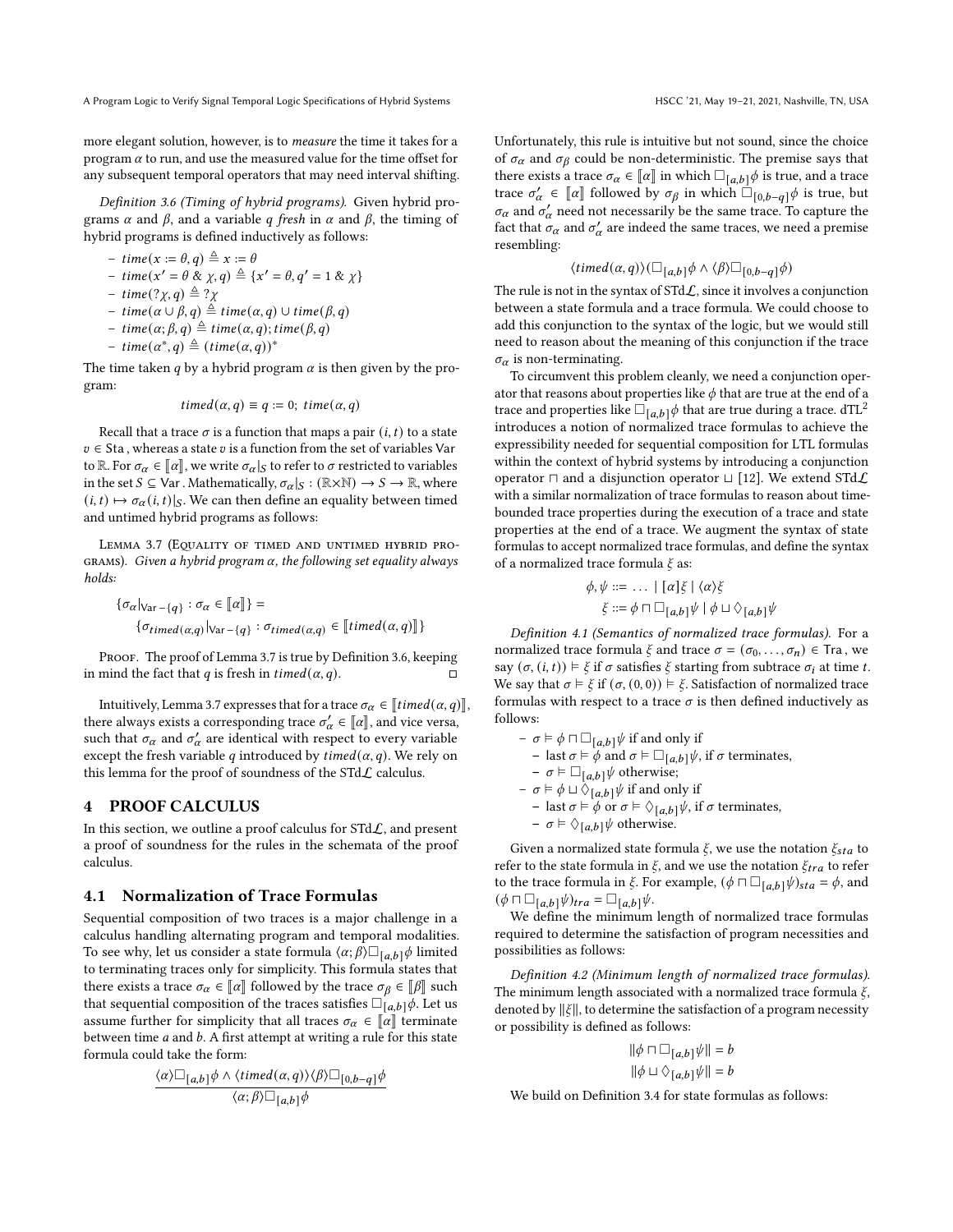<span id="page-5-0"></span>

| $\phi \rightsquigarrow \phi$                                                | $(\rightsquigarrow \phi)$       |
|-----------------------------------------------------------------------------|---------------------------------|
| $\square_{[a,b]} \phi \rightsquigarrow$ true $\square \square_{[a,b]} \phi$ | $(\rightsquigarrow \Box_I)$     |
| $\Diamond_{[a,b]}\phi \leadsto \text{false} \sqcup \Diamond_{[a,b]}\phi$    | $(\rightsquigarrow \Diamond_I)$ |

#### Figure 1: Normalization of trace formulas in STdL.

- $v$  ⊨ [ $\alpha$ ] $\xi$  if and only if for each trace  $\sigma \in [\alpha]$  such that first  $\sigma = v$  and if  $\sigma$  terminates then last  $\sigma \models \xi_{sta}$ , and if  $|\sigma| \ge \text{val}$ (first  $\sigma$ ,  $||\xi||$ ), we also have that  $\sigma \vDash \xi$ ;
- *v* ⊨  $\langle \alpha \rangle \xi$  if and only if there exists trace *σ* ∈  $\lbrack \lbrack \alpha \rbrack$  such that first  $\sigma = v$  and if  $\sigma$  terminates then last  $\sigma \models \xi_{sta}$ , and  $|\sigma| \geq val(\text{first }\sigma, ||\xi||)$  and  $\sigma \vDash \xi$ .

Given the semantics of normalized trace formulas in  $STdL$ , we derive rules to transform any trace formula in  $STdL$  into a normalized trace formula. The rules for normalization are shown in Figure [1.](#page-5-0) The relation  $\rightarrow$  allows us to only consider normalized trace formulas for the rules of the proof calculus of  $STdL$ , thereby simplifying the proof system greatly.

Lemma 4.3 (Soundness of normalized trace formulas). If  ${\pi} \rightarrow {\xi}$ , then for all traces  ${\sigma}$ , it follows that  ${\sigma} \models {\pi}$  if and only if  ${\sigma} \models {\xi}$ .

PROOF. Soundness of rule ( $\leadsto \phi$ ) is trivial. Soundness of rules  $({\sim} \Box_I)$ ,  $({\sim} \Diamond_I)$  is true by the semantics in Definition [4.1.](#page-4-3)  $\Box$ 

<span id="page-5-1"></span>Lemma 4.4 (Existence of a normalized trace formula). For any trace formula  $\pi$ , there exists a state formula  $\phi$  such that  $\pi \rightarrow \phi$ , or a normalized trace formula  $\xi$  such that  $\pi \rightarrow \xi$ .

PROOF. This lemma is a consequent of the  $\rightsquigarrow$  relation presented in Figure [1.](#page-5-0)  $\Box$ 

Lemma [4.4](#page-5-1) allows the proof system of  $STd\mathcal{L}$  to just focus on axiomatizing only formulas that use normalized traces, and inherit non-temporal rules from  $dL$  [\[20,](#page-10-5) [22,](#page-10-10) [23\]](#page-10-11). This results in a cleaner, simpler proof calculus for STdL.

4.1.1 Running Example: Traction Assist in Cars. Recall that our running example introduced a safety property,  $\phi$ , that required a skidding car's traction assist to reduce the wheel rotation  $\rho$  of the car to some constant,  $\rho_0$ , within 1 to 5 seconds to help regain traction. This property can be expressed as a normalized  $STdL$ formula as follows:

 $\phi ::=$  [traction\_assist]  $\left(\begin{array}{c} \neg no\_traction \sqcup \Diamond_{[1,5]} (\rho < \rho_0) \end{array}\right)$ 

For ease of understanding, the normalized disjunction ¬no\_traction  $\Box \Diamond_{[1,5]} (\rho < \rho_0)$  can be thought of as the implication no\_traction  $\Rightarrow$   $\Diamond$ <sub>[1,5]</sub> ( $\rho$  <  $\rho_0$ ) (although this implication is not directly supported in the sytax of  $STdL$ ). We provide a proof sketch of this property in Section [4.2.3.](#page-7-0)

# 4.2 Proof Calculus

This section presents the proof calculus of STd $\mathcal{L}$ . As in d $\mathcal{L}$ , the rules in the proof calculus of  $STdL$  typically follow a symbolic decomposition pattern whereby hybrid programs may be decomposed syntactically as needed. The proof calculus transforms STL formulas into temporal-free formulas to leverage the non-temporal

rules of  $d\mathcal{L}$ . As such, the proof system inherits its non-temporal rules from  $d\mathcal{L}$  [\[20,](#page-10-5) [22,](#page-10-10) [23\]](#page-10-11), and adds its own temporal rules to allow for expressing temporal formulas for given time intervals. All rules should be used in the same way as in the  $d\mathcal{L}$  proof calculus.

Note that with the exceptions of rules (ind  $\Box_t$ ) and (con  $\Box_t$ ) (see Figure 2), all rules are actually equivalences between the premise and the conclusion. In other words, each rule has a dual such that the negation of both the premise and the conclusion is also true. Therefore, when we write rule  $\frac{\rho}{\phi}$ , the following two rules are both true:  $\overline{\rho}$  $\neg \rho$ 

$$
\frac{\rho}{\phi} \qquad \qquad \frac{\neg \rho}{\neg \phi}
$$

Such duals for the rules contain the proof rules for  $\langle \alpha \rangle$  when the original rule contains the proof rules for  $[\alpha]$ , and vice versa (again, except for rules (ind  $\sqcup_t$ ) and (con  $\sqcap_t$ )), but are omitted here for space reasons. We include the dual rules in an extended technical report [\[1\]](#page-10-9) for reference.

4.2.1 Inheritance of Non-Temporal and Temporal Rules. In addition to the temporal rules introduced in Figure 2,  $STd\mathcal{L}$  also uses the proof system of  $d\mathcal{L}$ . Indeed, the goal of the proof calculus introduced here is to leverage the non-temporal rules of  $d\mathcal{L}$  to reason about temporal properties of formulas. Since we build  $STdL$  to conservatively extend  $d\mathcal{L}$ , it is sound to inherit the proof calculus of dL.

4.2.2 Introduction of New Temporal Rules. This subsection introduces the temporal rules, grouped by program construct for hybrid programs, for the proof calculus of STdL. A detailed rule schemata for the proof calculus is included in Figure 2.

Rules ( $\lceil \cdot \rangle$ ) and ( $\langle \rangle \rightarrow$ ) lift normalization of trace formulas to program necessities and possibilities respectively.

For assignment rule ([:=]  $\sqcap_t$ ), the first disjunct expresses that for the time interval [0, 0],  $\psi$  must hold initially, and after the execution of the program, must continue to hold in addition to  $\phi$ , as summarized in clause  $\psi \wedge [x := \theta](\phi \wedge \psi)$ . The second disjunct expresses that for any interval [a, b] where  $a > 0$  and  $b \ge a$ , only  $\phi$ needs to be true after execution of the assignment, since assignment occurs in zero time, and as such, the trace of  $x := \theta$  would not be long enough to determine the satisfiability of  $\square_{[a,b]} \psi$  for  $a > 0$ . Similar reasoning is used for rule ([:=]  $\sqcup_t$ ).

For the rules for test, as a reminder, a test trace only terminates if the test passes, and is a trace of the error state if the test fails. Rule ([?]  $\sqcap_t$ ) encapsulates the fact that a trace of ?χ satisfies  $\phi$   $\sqcap \Box_{[a,b]}$   $\psi$ if and only if

- for  $a = 0$  and  $b = 0$ , its initial state satisfies  $\phi \wedge \psi$  if the test passes, or satisfies only  $\psi$  if the test fails;
- for  $a > 0$  and  $b \ge a$ , its initial state satisfies just  $\phi$  if the test passes.

Note that there is no satisfaction requirement on the trace of a failing test (i.e.,  $\neg \chi$  is true) when  $a > 0$  and  $b \ge a$ , since the test also occurs in zero time, and as such, the trace of  $? \chi$  would not be long enough to determine the satisfiability of  $\square_{[a,b]} \psi$  in this case. Similar reasoning is used for rule ([?]  $\sqcup_t$ ).

Rules for ordinary differential equations (ODEs) look complex at first glance, but can be broken down in slightly simpler sub-rules. It is first important to remember that ODEs could have terminating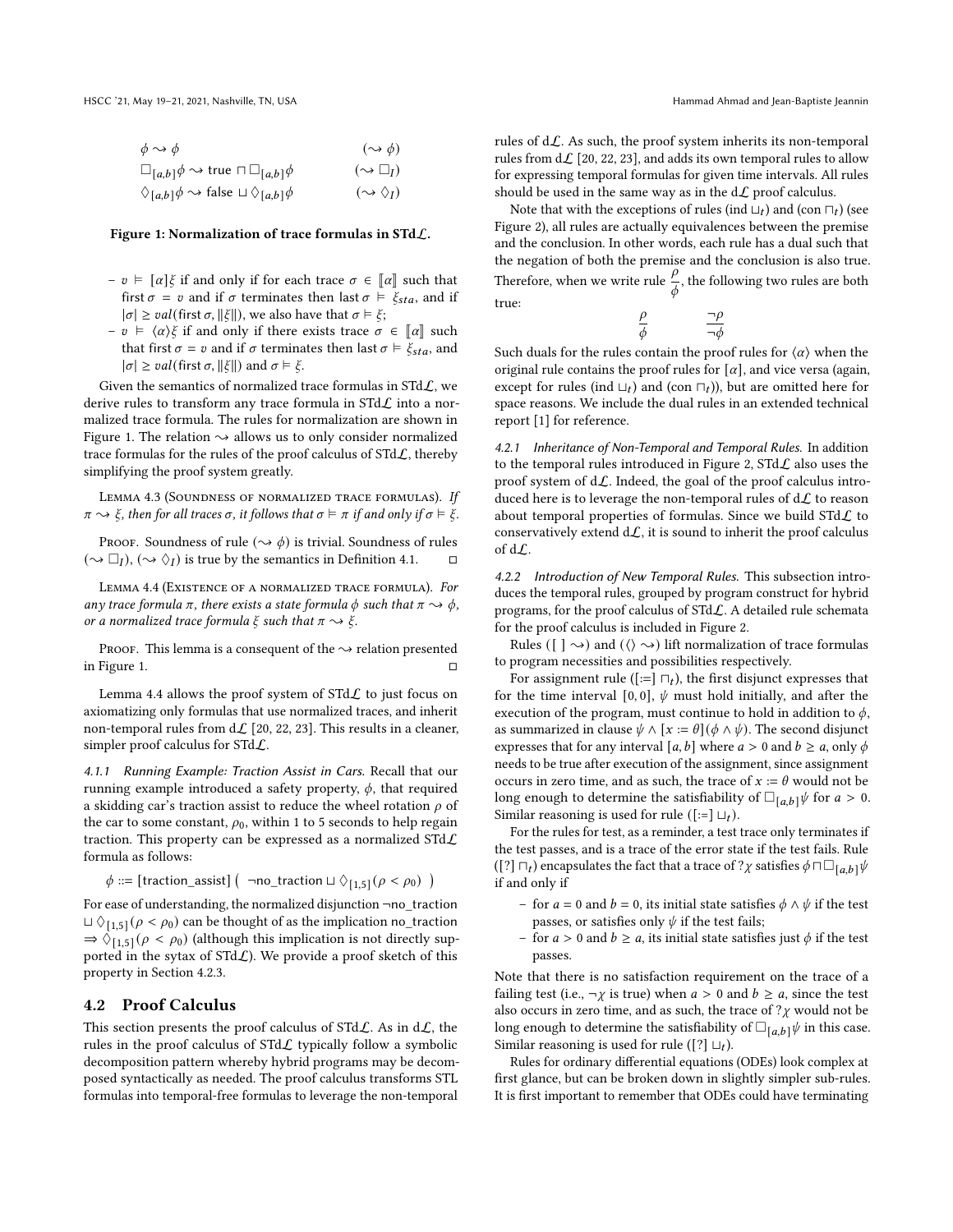### Normalization of Trace Formulas

$$
\frac{\pi \rightsquigarrow \xi \ [\alpha]\xi}{[\alpha]\pi} ([\ ]\rightsquigarrow) \frac{\pi \rightsquigarrow \xi \ \langle \alpha \rangle \xi}{\langle \alpha \rangle \pi} (\langle \rangle \rightsquigarrow)
$$

Assignment

$$
\frac{\left(\begin{array}{c} (a=0 \wedge b=0) \wedge (\psi \wedge [x:=\theta](\phi \wedge \psi)) \vee \\ ((a>0 \wedge b\geq a) \wedge [x:=\theta]\phi) \end{array}\right)}{[x:=\theta](\phi \sqcap \Box_{[a,b]}\psi)} \cdot ([:=]\sqcap_t)
$$
\n
$$
\frac{\left(\begin{array}{c} (a=0 \wedge b=0) \wedge (\psi \vee [x:=\theta](\phi \vee \psi)) \vee \\ ((a>0 \wedge b\geq a) \wedge [x:=\theta](\phi \vee \psi)) \vee \\ \hline [x:=\theta](\phi \sqcup \Diamond_{[a,b]}\psi) \end{array}\right)}{[x:=\theta](\phi \sqcup \Diamond_{[a,b]}\psi)} \cdot ([:=]\sqcup_t)
$$

Test

$$
\frac{\left(\begin{array}{c} ((a = 0 \land b = 0) \land ((\chi \land (\phi \land \psi)) \lor (\neg \chi \land \psi)) \lor \\ ((a > 0 \land b \ge a) \land (\neg \chi \lor (\chi \land \phi))) \end{array}\right)}{[(\gamma](\phi \sqcap \Box_{[a,b]} \psi)} (\Gamma)] \sqcap_t)} \right) (\Gamma) \sqcap_t
$$
\n
$$
\frac{\left(\begin{array}{c} ((a = 0 \land b = 0) \land ((\chi \land (\phi \lor \psi)) \lor (\neg \chi \land \psi)) \lor \\ ((a > 0 \land b \ge a) \land (\neg \chi \lor (\chi \land \phi))) \end{array}\right)}{((\gamma)(\phi \land \phi \land \phi))} (\Gamma) \sqcup_t)
$$

Ordinary Differential Equation

$$
\left(\begin{array}{c} (b < a \wedge [x' = \theta \& \chi]\phi) \vee \\ (\neg \chi \wedge (\neg (a = 0 \wedge b \ge a) \vee \psi)) \vee \\ ([t := 0; \{x' = \theta, t' = 1 \& (\chi \wedge t \le a)\}; ?(t = a)] \\ [\{x' = \theta, t' = 1 \& (\chi \wedge t \le b)\}] \psi \wedge [x' = \theta \& \chi]\phi) \\ \hline [x' = \theta \& \chi](\phi \sqcap \Box_{[a,b]}\psi) \\ (t' = 0; \{x' = \theta, t' = 1 \& (\chi \wedge t \le a)\}; ?(t = a)] \psi) \wedge \\ ([t := 0; \{x' = \theta, t' = 1 \& (\chi \wedge t \le a)\}; ?(t = a)] \\ ([t := 0; \{x' = \theta, t' = 1 \& (\chi \wedge t \le a)\}; ?(t = a)] \\ (\{x' = \theta, t' = 1 \& (\chi \wedge t \le a)\}) \wedge \neg \psi \vee \psi) \vee \\ [x' = \theta \& \chi](\phi \sqcup \Diamond_{[a,b]}\psi) \end{array}\right) (\begin{array}{c} [t'] \sqcup_t) \end{array}
$$

Non-deterministic Choice

$$
\frac{\lbrack \alpha \rbrack \xi \wedge \lbrack \beta \rbrack \xi}{\lbrack \alpha \cup \beta \rbrack \xi} (\lbrack \cup \rbrack \xi)
$$

Sequential Composition

$$
\frac{[timed(\alpha,q)]([\beta](\phi \sqcap \Box_{[\max(0,a-q),b-q]}\psi) \sqcap \Box_{[a,\min(b,q)]}\psi)}{[\alpha;\beta](\phi \sqcap \Box_{[a,b]}\psi)} ([;\] \sqcap_t)
$$

$$
\frac{[timed(\alpha,q)]([\beta](\phi \sqcup \Diamond_{[\max(0,a-q),b-q]}\psi) \sqcup \Diamond_{[a,\min(b,q)]}\psi)}{[\alpha;\beta](\phi \sqcup \Diamond_{[a,b]}\psi)} ([;\] \sqcup_t)
$$

#### Figure 2: Rule schemata of the proof calculus for STdL.

traces or error traces, and the rules for ODEs need to account of both possibilities. With that in mind, we conclude that an error trace of  $x' = \theta \otimes \chi$  satisfies  $\phi \sqcap \Box_{[a,b]} \psi$  if and only if  $a = 0$  and  $b \ge a$  implies  $\psi$ , as the second disjunct in rule ([']  $\sqcap_t$ ). For nonerror traces of  $x' = \theta \& \chi$ , we first transform the program into a program of the form  $t := 0$ ;  $\{x' = \theta, t' = 1 \& (\chi \wedge t \leq a)\}; ?(t = a)$ and  $\{x' = \theta, t' = 1 \& (\chi \wedge t \leq b)\}$  to enforce that the differential equation first runs from time  $t = 0$  to time  $t = a$  without any satisfaction requirements on  $\psi$ , followed by running the equation from time  $t = a$  to  $t = b$ , during which  $\psi$  must be true. In addition

### Non-deterministic Finite Repetition

$$
\frac{\left(\begin{array}{c}(\phi \wedge (\neg(a = 0 \wedge b = 0) \vee \psi)) \wedge \\[1mm] \left[\begin{array}{c} \text{timed}(\alpha^*, q)\right][\alpha](\phi \sqcap \Box_{[\max(0, a-q), b-q]} \psi) \end{array}\right]}{[\alpha^*](\phi \sqcap \Box_{[\alpha, b]} \psi)} (\mathbf{a})
$$
\n
$$
\frac{(\psi \wedge (a = 0 \wedge b \ge a)) \vee (\phi \wedge [\alpha^*, \alpha](\phi \sqcup \Diamond_{[a, b]} \psi))}{[\alpha^*](\phi \sqcup \Diamond_{[a, b]} \psi)} (\mathbf{a})
$$
\n
$$
\phi \implies [\alpha](\phi \sqcup \Diamond_{[a, b]} \psi)
$$
\n
$$
\frac{\phi \implies [\alpha](\phi \sqcup \Diamond_{[a, b]} \psi)}{\forall^{\alpha}(\phi \implies [\alpha^*](\phi \sqcup \Diamond_{[a, b]} \psi))} (\text{ind } \sqcup_t)
$$
\n
$$
\frac{\forall^{\alpha} \forall r > 0 \ (\phi(r) \implies \langle \alpha \rangle (\phi(r-1) \sqcap \Box_{[a, b]} \psi))}{(\exists r. \phi(r)) \wedge \psi \implies \langle \alpha^* \rangle ((\exists r. r \le 0 \wedge \phi(r)) \sqcap \Box_{[a, b]} \psi)} (\text{con } \sqcap_t)
$$

# Figure 2 (continued): Rule schemata of the proof calculus for  $STdL$ .

to this,  $\phi$  must be true after running the program  $x' = \theta \& \chi$ , to deal with the case where the execution exits the differential equation before time *a*. This is summarized in the third disjunct of the rule  $([T] \sqcap_t)$ . Note that the first disjunct of the rule deals with the case where  $b < a$ , so  $\Box_{[a,b]} \psi$  is defined to be trivially true, and any trace of  $x' = \theta$  &  $\chi$  need only satisfy  $\phi$ . Rule ([']  $\Box_t$ ) expresses that a trace of  $x' = \theta \& \chi$  satisfies  $\phi \sqcup \Diamond_{[a,b]} \psi$  if and only if either  $b < a$ and the trace satisfies  $\phi$  upon termination, or

- the differential equation can evolve or has satisfied  $\psi$  at time  $t = a$  (as in the first conjunct of the rule),
- if no trace of the differential equation can satisfy  $\psi$ , all traces must satisfy  $\phi$  instead (as in the second conjunct of the rule),
- either there does not exist a non-terminating trace of the differential equation – transformed to a program as in rule  $(\lceil \cdot \rceil \sqcap_t)$  – or such a trace satisfies  $\psi$  between times a and b.

Rule ( $[\cup]$   $\xi$ ) for non-deterministic choice is lifted directly from the corresponding rule [∪] $\Box$  in d $\mathcal{L}$ .

The rules for sequential composition were one of the most challenging aspects of  $STd\mathcal{L}$ . Indeed, sequential composition is the sole reason why we use normalized trace formulas in  $STd\mathcal{L}$  (see Section [4.1\)](#page-4-4), and a primary reason why introduce the notion of recording the amount of time it takes for a hybrid program  $\alpha$  to ex-ecute (see Section [3.5\)](#page-3-1). As a reminder here, for a hybrid program  $\alpha$ , executing *timed*( $\alpha$ ,  $q$ ) is equivalent to executing  $\alpha$  while recording the amount of time the program takes to execute, following which the timed value is output as a fresh variable  $q$ . With that in mind, a trace of  $\alpha$ ;  $\beta$  satisfies  $\phi \sqcap \Box_{[a,b]} \psi$  if and only if

- for  $a \le q \le b$ , all traces of  $\alpha$  satisfy  $\Box_{[a,q]}\psi$ , and for traces of  $\alpha$  that terminate at time  $q$ , all following traces of  $\beta$  satisfy  $\phi \sqcap \Box_{[0,b-q]}\psi,$
- for  $a \le b \le q$ , all traces of  $\alpha$  satisfy  $\Box_{[a,b]} \psi$ , and for traces of  $\alpha$  that terminate at time  $q$ , all following traces of  $\beta$  satisfy  $\phi$ .
- for  $q \le a \le b$ , for traces of  $\alpha$  that terminate at time q, all following traces of  $\beta$  satisfy  $\phi \sqcap \Box_{[a-q,b-q]} \psi$ .

These properties for the cases of the relative ordering of  $a$ ,  $b$  and  $q$ are captured succinctly in rule ([;]  $\sqcap_t$ ) using min and max. Rule ([;]  $\sqcup_t$ ) is similar.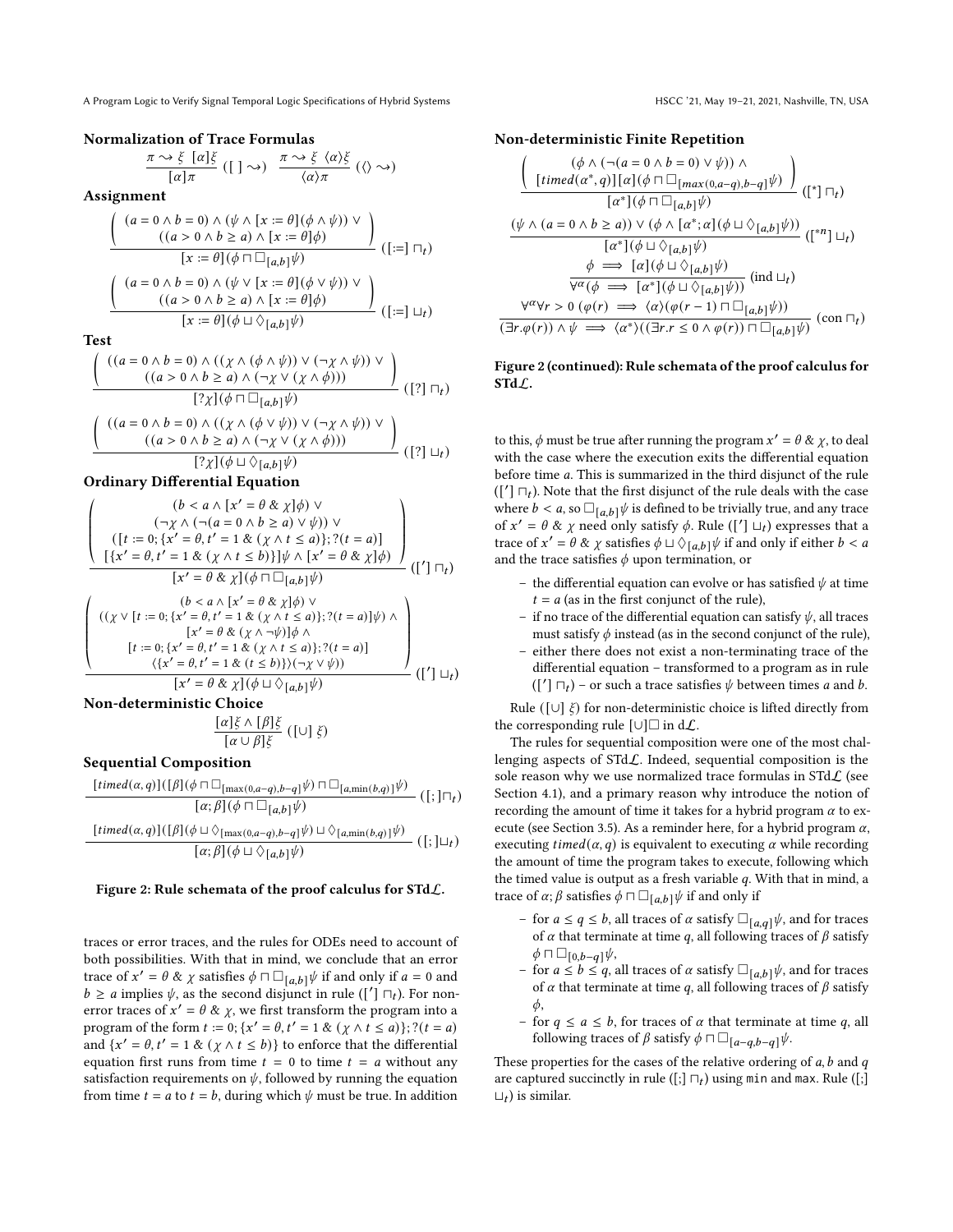<span id="page-7-1"></span>

Figure 3: Proof sketch of our running example. The state formula  $\psi_3$  can be further proven using rules from dL. We omit a full proof for space reasons.

For the rules for non-deterministic finite repetition, let us first remember that as long as a trace  $\alpha$  is finite, its finite repetition  $\alpha^*$ will also be finite. In general, the rules attempt to reduce temporal properties of loops into either non-temporal properties of loops, or slightly more complex temporal properties on a program but without any loops. The idea here is to make the rules provable by ordinary, non-temporal induction. The key intuition behind rule  $(\binom{*}{1} \sqcup_{t})$  comes from a very useful rule for repetition from d $\mathcal{L}$ , which says that for a given trace formula  $\pi$ , the following is true:

$$
\frac{[?true]\pi \wedge [\alpha^*;\alpha]\pi}{[\alpha^*]\pi} [;]
$$

Rule ([\*]  $\sqcap_t$ ) captures the fact that a trace of  $\alpha^*$  satisfies  $\phi \sqcap \Box_{[a,b]} \psi$ if and only if when  $\alpha$  repeats zero times,  $\phi$  is true, and if  $a = 0$ and  $b = 0$  then  $\psi$  is true as well, or  $\alpha^*$  runs first followed by  $\alpha$ , during which  $\phi \sqcap \Box_{[a,b]}\psi$  with time interval shifting (similar to that for the sequential composition rules) holds. In rule ([\*]  $\sqcup_t$ ), the first disjunct expresses that  $\Diamond_{[a,b]} \psi$  holds without repeating  $\alpha$ if  $a = 0$  and  $b \ge a$  and  $\psi$  is true initially; the first conjunct of the second disjunct deals with the case where  $\alpha$  repeats zero times and  $\psi$  is false initially, while the second conjunct requires a sequential composition of  $\alpha^*$ ;  $\alpha$  to satisfy  $\phi \sqcup \Diamond_{[a,b]} \psi$  according to the rule ([;]) from  $d\mathcal{L}$  mentioned above. Note that for rule ([\*]  $\sqcup_t$ ), the use of  $\alpha^*$ :  $\alpha$  is equivalent to the use of  $\alpha$ :  $\alpha^*$ , and either variant of the sequential composition may be used. The rules (ind  $\sqcup_t$ ) and (con  $\sqcap_t$ ) extend the rules of induction (ind) and convergence (con) from  $d\mathcal{L}$  to normalized trace formulas. Consistent with the rules from d $\mathcal{L}$ , the rules (ind  $\sqcup_t$ ) and (con  $\sqcap_t$ ) are not equivalence relations (i.e., they do not have dual counterparts such that the negation of the premise and the conclusion is also a rule). The notation  $\forall^{\alpha}$  from  $d\mathcal{L}$  is a quantification over all variables that could be assigned by a hybrid program  $\alpha$  in assignments or differential equations. Rule (ind ⊔) expresses that  $\phi$  is inductive with exit clause  $\Diamond_{[a,b]} \psi$  (i.e.,  $\phi$  is true after all traces  $\sigma \in \llbracket \alpha \rrbracket$  where first  $\sigma \models \phi$ , except when  $\psi$  was true at some point in the interval I during the execution of  $\sigma$ ), while rule (con  $\Box$ ) shows that  $\varphi$  is a variant of some trace  $\sigma \in \llbracket \alpha \rrbracket$  (as in, its level *r* decreases) during which  $\psi$  is always true, and starting from an initial r, for an r for which  $\varphi(r)$  holds, it will ultimately be the case that  $r \leq 0$  without  $\psi$  being false if we repeat  $\alpha^*$  often enough [\[13\]](#page-10-8).

<span id="page-7-0"></span>4.2.3 Running Example: Traction Assist in Cars. In this subsection, we present a proof sketch of the safety property for our example, highlighting how the property expressed in  $S T dL$  is reduced to an equivalent  $d\mathcal{L}$  formula to leverage the  $d\mathcal{L}$  calculus. For ease of understanding of the proof sketch, and due to space concerns, we only consider the second half of the hybrid program traction\_assist (referred to as  $\alpha$ ) – though the application of the STd $\mathcal{L}$  proof rules

to the first half of the program is also fairly straightforward. We refer to the sequential composition components  $\omega := -1$ ,  $\varphi := 10$ and  $\rho' = \text{cruise}(\omega)$  in  $\alpha$  as  $\alpha_1, \alpha_2$ , and  $\alpha_3$  respectively. We then refer to the safety property  $\phi$  as  $[\alpha](\psi_1 \sqcup \Diamond_{1,5} \psi_2)$ , where  $\psi_1 \equiv$ ¬no\_traction and  $\psi_2$   $\equiv$  ( $\rho$  <  $\rho_0$ ).

For  $\alpha \equiv (\alpha_1; (\alpha_2; \alpha_3))$ , using the STd $\mathcal L$  proof calculus, we get a proof tree of the form presented in Figure [3,](#page-7-1) where  $\psi_3$  is obtained by applying rule  $\begin{bmatrix} 7 \end{bmatrix} \sqcup_t$  with  $a = \max(0, \max(0, 1 - q_1) - q_2)$  and  $b = 5 - q_1 - q_2$  as follows:

$$
\psi_3 \equiv \left[\alpha_3\right] \left( \begin{array}{c} (b < a \wedge [\rho' = \omega \times k - \varphi \times j] \psi_1) \vee \\ ((\left[t := 0; \{x' = \theta, t' = 1 \& \{\chi \wedge t \leq a\}\}; ?(t = a)\right] \psi_2) \wedge \\ [\rho' = \omega \times k - \varphi \times j \& (\neg \psi_2)] \psi_1 \wedge \\ [t := 0; \{\rho' = \omega \times k - \varphi \times j, t' = 1 \& (t \leq a)\}; ?(t = a)] \\ \langle \{\rho' = \omega \times k - \varphi \times j, t' = 1 \& (t \leq b)\} \rangle \psi_2) \end{array} \right)
$$

The STd $\mathcal{L}$  state formula  $\psi_3$  can be proven further using solely the non-temporal rules from  $d\mathcal{L}$ .

# 4.3 Soundness and Completeness of the STd $\mathcal{L}$ Proof Calculus

THEOREM 4.5. The proof calculus for  $STdL$  is sound.

Since STd $\mathcal L$  conservatively extends d $\mathcal L$ , the soundness of the proof calculus of  $d\mathcal{L}$  applies to STd $\mathcal{L}$  as well. We present the proof of soundness for the rules introduced by the  $STdL$  calculus.

PROOF. We prove the soundness of individual rules. By induction on the proof trees, soundness of the entire proof system is a corollary.

 $([:=] \sqcap_t)$ : For any state v, there is a unique terminating trace  $\sigma \in$  $\llbracket x := \theta \rrbracket$  such that first  $\sigma = v$ . From the trace semantics of hybrid programs, we know that  $\sigma = (\hat{v}, \hat{w})$  with  $w = [x \mapsto val(v, \theta)].$ Therefore,  $v \models [x := \theta](\phi \sqcap \Box_I \psi)$  if and only if

- for  $I_s = 0$  and  $I_e = 0$ ,  $w \models \phi$ ,  $v \models \psi$ , and  $w \models \psi$ , which is true if and only if  $v \vDash \psi \wedge [x := \theta](\phi \wedge \psi);$
- for  $I_s > 0$  and  $I_e \geq I_s$ ,  $w \models \phi$ , which is true if and only if  $v \vDash [x := \theta]\phi.$

In either case, it follows that  $v \models [x := \theta](\phi \sqcap \Box_I \psi)$  if and only if  $v \vDash ((I_s = 0 \wedge I_e = 0) \wedge (\psi \wedge [x := \theta](\phi \wedge \psi)) \vee ((I_s > 0 \wedge I_e \ge$  $I_s$ )  $\wedge$   $[x := \theta]\phi$ ).

 $([?] \sqcap_t): (\rightarrow)$  Let  $v \models ((a = 0 \land b = 0) \land ((\chi \land (\phi \lor \psi)) \lor (\neg \chi \land$  $\psi$ )) ∨ ((a > 0 ∧ b ≥ a) ∧ (¬ $\chi$  ∨ ( $\chi$  ∧  $\phi$ ))), and let  $\sigma \in [\![? \chi]\!]$  with first  $\sigma = v$ . If  $v \vDash \neg \chi$ , then  $\sigma = (\hat{v}, \hat{\Lambda})$  (i.e.,  $\sigma$  is the error trace). If  $a = 0$  and  $b = 0$ , by our assumption, it follows that  $v \vDash \psi$  (otherwise  $v$  does not satisfy anything). Since  $\sigma$  is a trace that occurs in zero time, it follows that  $\sigma \models (\phi \sqcap \Box_{\lceil a,b\rceil} \psi)$ . If, however,  $v \models \chi$ , then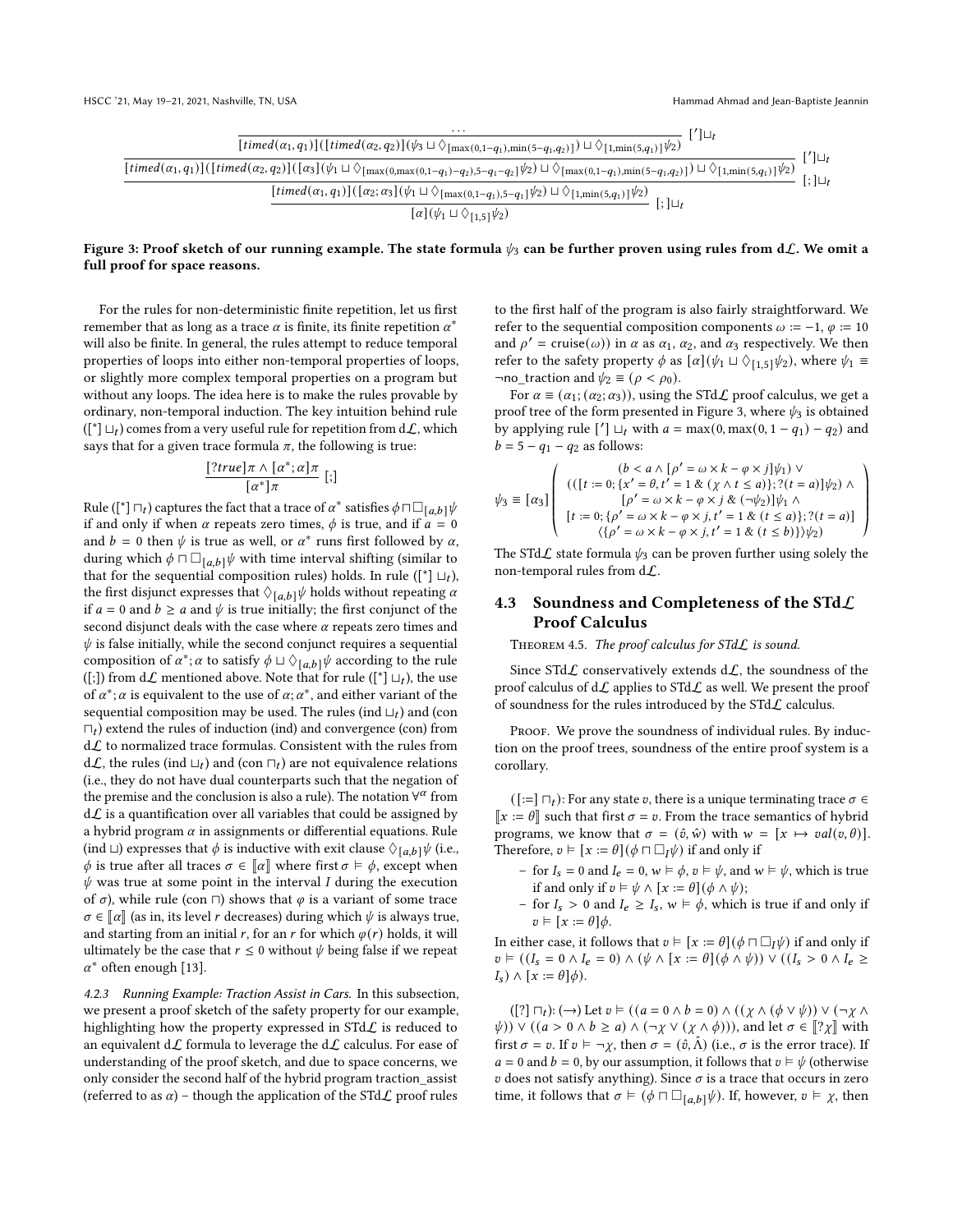$\sigma = (\hat{v})$ , and by our assumption, if  $a > 0$  and  $b \ge a$ , then  $v \vDash \phi$ only (since the length of  $\sigma$  is not long enough to determine the satisfiability of  $\square_{[a,b]}\psi$ ). Therefore,  $\sigma \models (\phi \sqcap \square_{[a,b]}\psi)$  in this case as well.

(←) Conversely, assume that  $v \models [? \chi](\phi \sqcap \Box_{[a,b]} \psi)$ . Now, if  $v \models \neg \chi$ , then  $\sigma = (\hat{v}, \hat{\Lambda})$  (which is a non-terminating state), and  $v \vDash \psi$  only when  $a = 0$  and  $b = 0$ . Otherwise,  $v \vDash \gamma$  and  $\sigma = (\hat{v})$ , and therefore  $v \vDash (\phi \land \psi)$  when  $a = 0$  and  $b = 0$ , or  $v \vDash \phi$  when  $a > 0$  and  $b \ge a$ . In either case,  $v \vDash ((a = 0 \land b = 0) \land ((\chi \land (\phi \lor \psi)) \lor (\neg \chi \land \psi)) \lor ((a > 0) \lor (\neg \chi \land \psi))$  $0 \wedge b \ge a) \wedge (\neg \chi \vee (\chi \wedge \phi))).$ 

 $([') \sqcap_t): (\rightarrow)$  Let  $v \models (b < a \land [x' = \theta \& \chi]\phi) \lor (\neg \chi \land (\neg(a =$  $(0 \wedge b \ge a) \vee \psi$ )  $\vee$  ( $[t := 0; \{x' = \theta, t' = 1 \& (\chi \wedge t \le a)\}; ?(t =$ a)][ $\{x' = \theta, t' = 1 \& (\chi \wedge t \leq b)\}\psi \wedge [x' = \theta \& \chi]\phi$ , and let  $\sigma \in [x' = \theta \& \chi]$  such that first  $\sigma = v$ . If  $b < a$ , it is only required<br>that  $\sigma = b$  (cince  $\Box_{x \to x}$  is trivially true in this case). If  $v = x$ that  $\sigma \models \phi$  (since  $\Box_{[a,b]} \psi$  is trivially true in this case). If  $v \models \neg \chi$ , then  $\sigma$  is the non-terminating error trace  $(\hat{v}, \hat{\Lambda})$  and  $\sigma \models \Box_{[a,b]} \psi$ (since  $\psi$  is true when  $a = 0$  and  $b \le a$ ). Therefore,  $\sigma \models (\phi \sqcap \Box_{[a,b]}\psi)$ . If  $v \models \chi$ , however, then  $\sigma = \{f\}$  for a real function f defined on  $D = [0, r]$  solution of  $x' = \theta$ , which satisfies  $\chi$  on its domain of definition. Since  $v \models [x' = \theta \& \chi] \phi$ , for any  $\sigma$  that terminates,  $\sigma \models \phi$ . For a  $\sigma$  that does not terminate,  $v \models [t := 0; \{x' = \theta, t' = \phi\}]$  $1 \& (\chi \wedge t \leq a)$ ; ? $(t = a)$ ]  $[\{x' = \theta, t' = 1 \& (\chi \wedge t \leq b)\}] \psi$ , and therefore  $\sigma \models \Box_{[a,b]} \psi$ . In either case,  $\sigma \models (\phi \sqcap \Box_{[a,b]} \psi)$ .

(←) Conversely, assume  $v \vDash [x' = \theta \& \chi](\phi \sqcap \Box_{[a,b]} [\psi])$ . By definition, there exists at least one trace  $\sigma \in [x' = \theta \& x]$  such that first  $\sigma = v$  and  $\sigma \models \Box_{[a,b]} \psi$ . Now, if  $v \models \neg \chi$ , then  $v \models \psi$  if  $a = 0$  and  $b \ge a$ . Otherwise, for non-error traces of  $x' = \theta \& \chi$ ,

- for a terminating trace  $\sigma \in [\![x']\!]$  =  $\theta \& \chi[\!]$ , we have that  $\sigma \models \phi \sqcap \Box_{[a,b]} \psi$ , and in particular, we have that  $\sigma \models \phi$
- for any trace  $\sigma \in [\![x' = \theta \& \chi]\!]$  (terminating or otherwise),<br>since  $\sigma \vdash \phi \Box \Box$ , with porticular we have that  $\sigma \vdash \Box$ , with since  $\sigma \models \phi \sqcap \Box_{[a,b]} \psi$ , in particular we have that  $\sigma \models \Box_{[a,b]} \psi$ , and hence,  $\sigma \models [t := 0; \{x' = \theta, t' = 1 \& (\chi \land t \le a)\}; ?(t =$ a)] $[{x' = \theta, t' = 1 & (x \wedge t \le b)}] \psi.$

Therefore,  $v \models (b < a \land [x' = \theta \& \chi]\phi) \lor (\neg \chi \land (\neg(a = 0 \land b \ge$ a) ∨  $\psi$ )) ∨ ([t := 0; {x' =  $\theta$ , t' = 1 & ( $\chi \wedge t \le a$ )}; ?(t = a)][{x' =  $\theta, t' = 1 \& (\chi \wedge t \leq b) \} \psi \wedge [x' = \theta \& \chi] \phi).$ 

 $(['] \sqcup_t): (\rightarrow)$  Assume  $v \models (b < a \land [x' = \theta \& \chi]\phi) \lor ((\chi \lor [t :=$ 0;  $\{x' = \theta, t' = 1 \& (\chi \wedge t \leq a)\}; ?(t = a)|\psi\rangle \wedge [x' = \theta \& (\chi \wedge t')$  $\neg \psi$ )] $\phi \wedge [t := 0; \{x' = \theta, t' = 1 \& (\chi \wedge t \leq a)\}; ? (t = a)] \langle \{x' =$  $\theta, t' = 1 \& (t \le b) \rangle (\neg \chi \vee \psi)$  and let  $\sigma \in [\chi' = \theta \& \chi]$  such that first  $\sigma = v$ . If  $b < a$ , then  $v \vDash [x' = \theta \& \chi] \phi$ . If  $v \vDash \neg \chi$ , then  $\sigma$ is the non-terminating trace  $(\hat{v}, \hat{\Lambda})$  such that  $\sigma \models \Diamond_{[a,b]} \psi$ . Therefore,  $\sigma \models \phi \sqcup \Diamond_{[a,b]} \psi$ . If  $v \models \chi$ , however, then  $\sigma = \{f\}$  for a real function f defined on  $D = [0, r]$  solution of  $x' = \theta$ , which satisfies  $\chi$  on its domain of definition. If  $\sigma \models \Diamond_{[a,b]} \psi$ , then by definition,  $\sigma \models \phi \sqcup \Diamond_{[a,b]} \psi$ . Otherwise, if  $\sigma$  is terminating and no state of *σ* satisfies  $\psi$ , we have that *σ* ∈  $\llbracket x' = \theta \& (χ ∧ \neg \psi \rrbracket$ . From our assumption, we have that  $\sigma \models \phi$ , and as such,  $\sigma \models \phi \sqcup \Diamond_{[a,b]} \psi$ . Lastly, for the case case where  $\sigma \nvDash \Diamond_{[a,b]} \psi$ , we cannot have a nonterminating  $\sigma$ . This is because such a  $\sigma$  would verify  $\chi \wedge \neg \psi$  in all states, and could follow any trace  $\sigma_{\alpha} \in [x' = \theta]$ , contradicting<br> $\sigma_{\alpha} \models [t] = 0, [x' = \theta, t' = \theta, k' = \theta]$ ,  $(0, t \neq \alpha)$ ,  $(0, t \neq \theta)$ ,  $(1, t' = \theta, t' = \theta)$  $v \vDash [t := 0; \{x' = \theta, t' = 1 \& (\chi \wedge t \leq a)\}; ?(t = a)] \langle \{x' = \theta, t' = \theta\} \rangle$ 1 &  $(t \le b)$ } $(\neg \chi \lor \psi)$  in the process.

(←) Conversely, let  $v \models [x' = \theta \& \chi](\phi \sqcup \Diamond_{[a,b]}\psi)$ , and let  $\sigma \in$ 

 $\llbracket x' = \theta \& \chi \rrbracket$  such that first  $\sigma = v$ . First, if  $b < a$ , the  $\Diamond_{[a,b]} \psi$  is<br>vecusively false and since  $\sigma \models (d \cup \Diamond_{[a,b]} \psi)$  it must be the seed that vacuously false, and since  $\sigma \models (\phi \sqcup \Diamond_{[a,b]} \psi)$ , it must be the case that  $\sigma \models \phi$ . Otherwise, if  $v \models \neg \chi$ , the only trace of  $\llbracket x' = \theta \& \chi \rrbracket$  such that first  $\sigma = v$  is the trace  $(\hat{\sigma}, \hat{\delta})$ . Since this trace actions  $\phi$ that first  $\sigma = v$  is the trace  $(\hat{v}, \hat{\Lambda})$ . Since this trace satisfies  $\Diamond_{[a,b]} \psi$ , we have that  $v \vDash [t := 0; \{x' = \theta, t' = 1 \& (\chi \wedge t \leq a)\}; ?(t = a)]\psi$ . Therefore, in all cases, we have  $v \vDash \chi \vee [t := 0; \{x' = \theta, t' = \eta\})$  $1 \& (\chi \wedge t \leq a)$ ;  $?((t = a) \psi$ . To prove that  $v \vDash [x' = \theta \& (\chi \wedge \neg \psi)] \phi$ , we need only consider terminating tracing. Let  $\sigma$  be a terminating trace of  $\llbracket x' = \theta \& (\chi \wedge \neg \psi) \rrbracket$ . Then, in particular,  $\sigma \in \llbracket x' = \theta \& \chi \rrbracket$ and as such,  $\sigma \models \phi \sqcup \Diamond_{[a,b]} \psi$ . Since  $\sigma$  also has  $\neg \psi$  as domain constraint, it follows that  $\sigma \nvDash \Diamond_{[a,b]} \psi$ , and as such,  $\sigma \vDash \phi$ . Finally, to prove the third conjunct of the rule, let us first consider the case where  $v \models [t := 0; \{x' = \theta, t' = 1 \& (\chi \land t \le a)\}; ?(t = a)]\langle \{x' =$  $\theta$ ,  $t' = 1 \& (t \le b) \rangle \rightarrow \chi$ . In this case, there is no non-terminating trace  $\sigma \in [x' = \theta \& x]$  such that first  $\sigma = v$ . For the case where  $v \in [t := 0; \{x' = \theta, t' = 1 \& (\chi \wedge t \leq a)\}; ?(t = a)]\langle \{x' =$  $\theta$ ,  $t' = 1 \& (t \le b) \} \psi$ , there exists a unique non-terminating trace  $\sigma \in [\![x' = \theta \& \chi]\!]$  such that first  $\sigma = v$ . By our assumption, we have that  $\sigma \models \Diamond_{[a,b]} \psi$ . This means that  $\psi$  has to be true in some state that is reached by trace  $\sigma$ , and this notion is logically equivalent to  $[t := 0; \{x' = \theta, t' = 1 \& (\chi \wedge t \le a)\}; ?(t = a)]\langle \{x' = \theta, t' = \theta\}\rangle$ 1 &  $(t \le b)$ }) $\psi$ . From both of the cases mentioned above, we get  $v \vDash [t := 0; \{x' = \theta, t' = 1 \& (\chi \wedge t \leq a)\}; ?(t = a)] (\{x' = \theta, t' = \theta\})$ 1 &  $(t \leq b)$ } $(\neg \chi \vee \psi)$ .

The remainder of the proof of soundness for the STd $\mathcal L$  calculus is presented in an extended technical report [\[1\]](#page-10-9) for space reasons.  $\Box$ 

#### THEOREM 4.6. STdL is non-axiomatizable.

PROOF. Discrete and continuous fragments of  $d\mathcal{L}$  were proved to not be axiomatizable in [\[20,](#page-10-5) [23\]](#page-10-11). Since  $STd\mathcal{L}$  extends  $d\mathcal{L}$ , discrete and continuous fragments of  $STdL$  are also non-axiomatizable. Therefore, in general,  $STd\mathcal{L}$  is non-axiomatizable.  $\square$ 

Even though STd $L$  is non-axiomatizable in general, its proof system restricted programs without repetitions is complete relative to first-order logic of differential equations (i.e., first-order real arithmetic augmented with formulas expressing properties of differential equations) [\[20,](#page-10-5) [23\]](#page-10-11), as was shown to be the case for  $d\mathcal{L}$ .

THEOREM 4.7. The proof calculus for  $STdL$  restricted to programs without non-deterministic finite repetitions is complete relative to first-order logic of differential equations.

PROOF. If we restrict STd $\mathcal L$  to programs without repetition, the proof calculus for  $STd\mathcal{L}$  reduces temporal properties to non-temporal properties to leverage the calculus of  $d\mathcal{L}$ , which is proven to be complete relative to first-order logic of differential equations [\[20,](#page-10-5) [21,](#page-10-6) [23\]](#page-10-11). More specifically, any temporal rule in the STd $\mathcal L$  calculus transforms a normalized trace formula to a simpler normalized trace formula either without a temporal operator or with a temporal operator following a simpler, decomposed program. Every proof rule is an equivalence relation (i.e., the premise is equivalent to the conclusion), and Lemma [4.4](#page-5-1) ensures that every trace formula in the syntax of STd $\mathcal L$  can be converted into a normalized trace formula able to be handled by the STd $\mathcal L$  calculus. Therefore, the relative completeness result of  $d\mathcal{L}$  extends to STd $\mathcal{L}$  limited to programs without repetition. □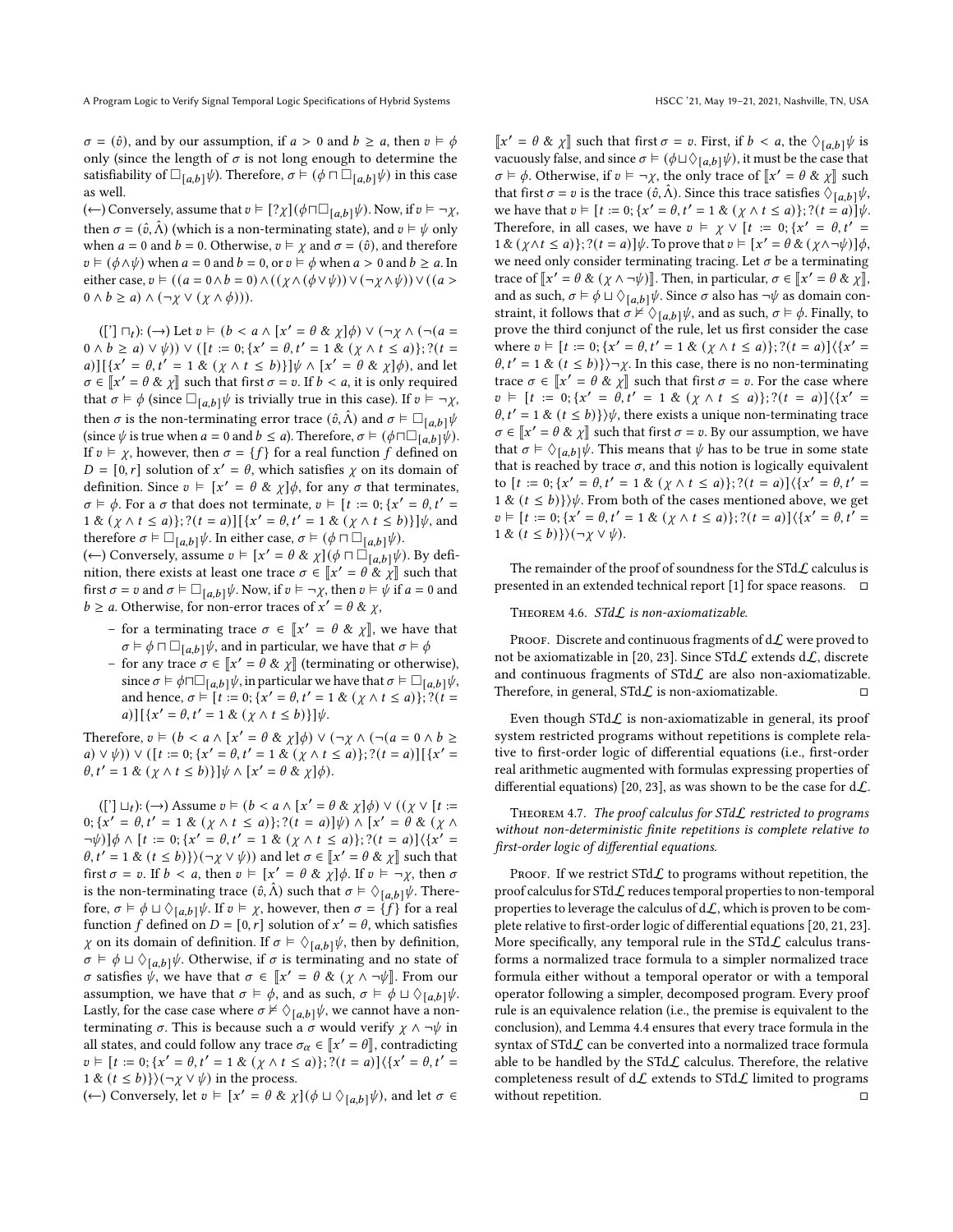Indeed, we conjecture that the  $STdL$  proof calculus is complete relative to first-order logic of differential equations for all STdL programs. We leave a formal proof of full relative completeness as future work.

# <span id="page-9-0"></span>5 FUTURE WORK

We plan on working on the following improvements to  $STdL$  as future work:

- Proving full relative completeness of STdL: While we prove that the calculus presented in  $STdL$  restricted to programs without non-deterministic repetition is complete relative to first-order logic of differential equations, we conjecture that the calculus is indeed complete relative to first-order logic of differential equations for all programs. We have yet to prove this conjecture formally.
- Allowing for nested temporal operators in  $STdL$ : The fragment of STL currently supported by our work does not include properties with nested temporal operators, such as  $\square_{[a,b]}\lozenge_{[c,d]}\phi$ , to simplify the proof system. We do not consider this to be a significant drawback, since the fragment of STL considered is sufficient to cover a large amount of properties of interest expressed in previous case studies involving STL [\[3,](#page-10-12) [7,](#page-10-13) [14,](#page-10-14) [28,](#page-10-15) [29\]](#page-10-16). Nevertheless, we hope to remove this restriction in the future to further increase the expressive power of STdL.
- Implementing the rules for  $STd\mathcal{L}$ : We hope to implement the rules for the STd $\mathcal{L}$  proof system into a theorem prover for hybrid systems such as KeYmaera X [\[8,](#page-10-17) [24\]](#page-10-18).

# <span id="page-9-1"></span>6 RELATED WORK

In this section, we explore works related to reasoning about properties of hybrid systems and using STL for monitoring and verfication purposes.

STL [\[15,](#page-10-2) [16\]](#page-10-3) was introduced for monitoring properties over continuous signals, and has since been studied widely, e.g., in Deshmukh et al. [\[5\]](#page-10-19), Donzé and Maler [\[6\]](#page-10-20), Maler et al. [\[17\]](#page-10-21). Most uses of STL have been mainly for monitoring purposes. However, there has been some work done on studying temporal properties of hybrid systems in the context of model checking. Mysore et al. [\[18\]](#page-10-22) examine model checking of semi-algebraic hybrid systems for Timed Computation Tree Logic properties. Their work focuses on bounded model checking for differential equations with polynomial solutions only, while we allow for more general polynomial differential equations. Roehm et al. [\[30\]](#page-10-23) define a new reachset temporal logic (RTL) and transform STL properties to RTL properties to perform model checking of continuous and hybrid systems. More recently, Bae and Lee [\[3\]](#page-10-12) explore a bounded model checking of signal temporal logic properties using syntactic separation of STL. For both [\[3\]](#page-10-12) and [\[18\]](#page-10-22), the applications presented focus on bounded safety verification, while our work allows unbounded safety verification. Better still, our proof system enables proving strong liveness properties for hybrid systems, a trait not present in works like [\[3\]](#page-10-12), [\[30\]](#page-10-23), and [\[18\]](#page-10-22).

Process logic [\[9,](#page-10-24) [19,](#page-10-25) [26\]](#page-10-26) originally used Pnueli's temporal logic [\[25\]](#page-10-27) in the context of Harel et al.'s dynamic logic [\[10\]](#page-10-4) for temporal reasoning of hybrid systems. However, it is restricted to discrete programs and only considers an abstract notion of atomic programs,

without supporting explicit assignments and tests. Platzer [\[20,](#page-10-5) [22,](#page-10-10) [23\]](#page-10-11) introduce differential dynamic logic ( $d\mathcal{L}$ ) to reason about the end states of a hybrid program, later followed by differential temporal dynamic logic (dTL) [\[21\]](#page-10-6) to reason about intermediate states of hybrid programs throughout the execution of the program using some temporal operators of linear temporal logic. Jeannin and Platzer [\[12\]](#page-10-7) present  $dTL^2$ , a logic that extends dTL and allows for alternating program and temporal modalities. While our work draws on the technical machinery from  $dTL^2$ , the logic has a significant drawback compared to STd $\mathcal{L}$  in that it does not support reasoning about properties in given time intervals. This nature of reasoning not only is often crucial to proving safety of hybrid systems, but also allows for expressing a significantly richer set of liveness properties.

Sogokon et al. present a proof method for proving eventuality properties [\[31\]](#page-10-28) and persistence properties [\[32\]](#page-10-29) in hybrid systems. Their methods focus on properties of the form  $\Diamond_{[0,t]} \Box_{[0,\infty)} P$ , whereas our formalism is more general but does not support alternating temporal modalities – the properties that the two results focus on are complementary to each other. Note, however, that their formalism operates on the level of hybrid automata [\[2,](#page-10-30) [11\]](#page-10-31), which unlike hybrid programs, do not enjoy the property of having a compositional semantics that can be used to verify systems by verifying properties of their parts in a theorem prover. Tan and Platzer [\[33\]](#page-10-32) present an axiomatic approach for deductive verification of existence and liveness for ordinary differential equations with  $d\mathcal{L}$ , but their approach only focuses on liveness for differential equations, and not entire hybrid systems. They also only work on formulas of the form  $\langle \alpha \rangle P$ , which is a fairly limited form of liveness.

Davoren and Nerode [\[4\]](#page-10-33) study hybrid systems in the context of the propositional  $\mu$ -calculus. They provide a calculus to prove formulas in their systems, but with a propositional system (and not a first-order one). Furthermore, they do not provide specific rules in their proof system to handle ordinary differential equations.

# <span id="page-9-2"></span>7 CONCLUSION

In this work, we introduce signal temporal dynamic logic (STd $\mathcal{L}$ ), a logic that extends and combines differential dynamic logic  $(d\mathcal{L})$ with a fragment of signal temporal logic (STL). STd $\mathcal L$  is a conservative extension of  $d\mathcal{L}$  and allows reasoning not only about the final states of a hybrid system, but also the intermediate states of a hybrid system in given time intervals. While STL was originally intended to be a logic for monitoring systems, and has widely been used for exactly that purpose, we show that STL can very well be used for deductive verification of hybrid systems. STd $\mathcal L$  allows us to prove a greater set of both safety and liveness properties than was possible with logics preceding STdL. We provide a semantics and a sound proof calculus for  $STdL$ , along with proofs of soundness and relative completeness.

### Acknowledgements

The authors would like to thank Nikos Aréchiga for insightful discussions. Toyota Research Institute ("TRI") provided funds to assist the authors with their research, but this article solely reflects the opinions and conclusions of its authors and not TRI or any other Toyota entity.